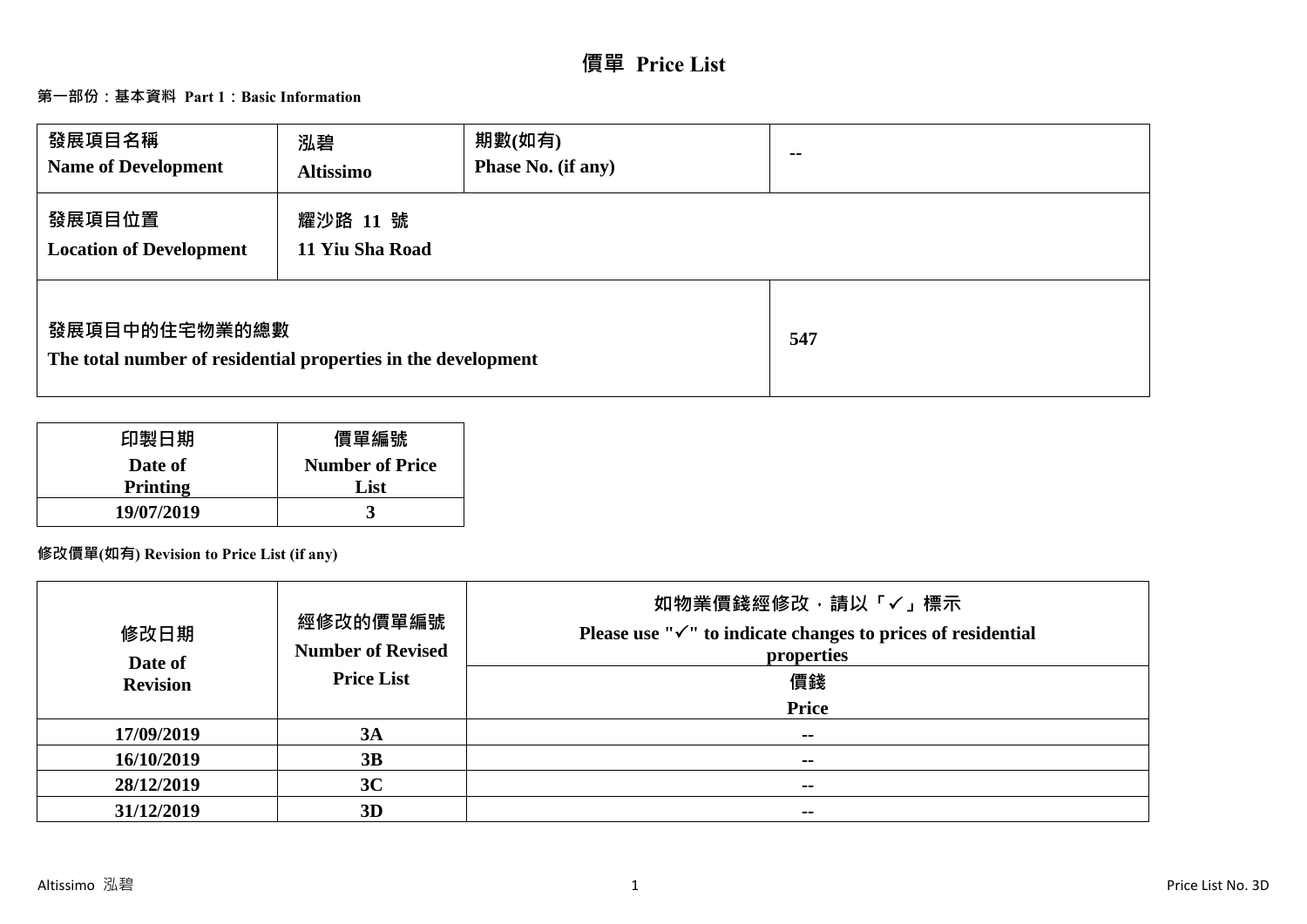# 第二部份:面積及售價資料 Part 2: Information on Area and Price

| Description of Residential | 物業的描述<br>Property |             | 實用面積<br>(包括露台,工作平台及陽台 如有)<br>平方米(平方呎)                                                                 | 售價(元)        | 實用面積<br>每平方米/呎售價<br>元·每平方米                                                     |                                            |                     |    | 其他指明項目的面積(不計算入實用面積)      | 平方米(平方呎)<br>sq. metre (sq. ft.) |                         |            | Area of other specified items (Not included in the Saleable Area) |               |            |
|----------------------------|-------------------|-------------|-------------------------------------------------------------------------------------------------------|--------------|--------------------------------------------------------------------------------|--------------------------------------------|---------------------|----|--------------------------|---------------------------------|-------------------------|------------|-------------------------------------------------------------------|---------------|------------|
| 大廈名稱<br>Block<br>Name      | 樓層<br>Floor       | 單位<br>Unit  | Saleable Area<br>(including balcony, utility platform and<br>verandah, if any)<br>sq. metre (sq. ft.) | Price $(\$)$ | (元·每平方呎)<br>Unit Rate of Saleable Area<br>\$ per sq. metre<br>$$$ per sq. ft.) | 空調機房<br>Air-<br>Conditioning<br>plant room | 窗台<br>Bay<br>window | 閣樓 | 平台<br>Cockloft Flat roof | 花園<br>Garden                    | 停車位<br>Parking<br>space | 天台<br>Roof | 梯屋<br>Stairhood                                                   | 前庭<br>Terrace | 庭院<br>Yard |
| T <sub>1</sub>             |                   | $\mathsf C$ | 44.154 (475)<br>露台 Balcony: 2.000 (22);<br>工作平台 Utility Platform: 1.500 (16)                          | 8,796,000    | 199,212 (18,518)                                                               |                                            |                     |    |                          |                                 |                         |            |                                                                   |               |            |
| T <sub>1</sub>             |                   | $\mathbf F$ | 80.725 (869)<br>露台 Balcony: 2.825 (30);<br>工作平台 Utility Platform: 1.500 (16)                          | 15,797,000   | 195,689 (18,178)                                                               |                                            |                     |    |                          |                                 |                         |            |                                                                   |               |            |
| T <sub>1</sub>             |                   | H           | 81.029 (872)<br>露台 Balcony: 2.907 (31);<br>工作平台 Utility Platform: 1.500 (16)                          | 16,215,000   | 200,114 (18,595)                                                               |                                            |                     |    |                          |                                 |                         |            |                                                                   |               |            |
| T1                         | 2                 | $\mathbf C$ | 44.154 (475)<br>露台 Balcony: 2.000 (22);<br>工作平台 Utility Platform: 1.500 (16)                          | 8,814,000    | 199,620 (18,556)                                                               |                                            |                     |    |                          |                                 |                         |            |                                                                   |               |            |
| T1                         | 2                 | $\mathbf F$ | 80.725 (869)<br>露台 Balcony: 2.825 (30);<br>工作平台 Utility Platform: 1.500 (16)                          | 15,828,000   | 196,073 (18,214)                                                               |                                            |                     |    |                          |                                 |                         |            |                                                                   |               |            |
| T1                         | $\overline{2}$    | H           | 81.029 (872)<br>露台 Balcony: 2.907 (31);<br>工作平台 Utility Platform: 1.500 (16)                          | 16,248,000   | 200,521 (18,633)                                                               |                                            |                     |    |                          |                                 |                         |            |                                                                   |               |            |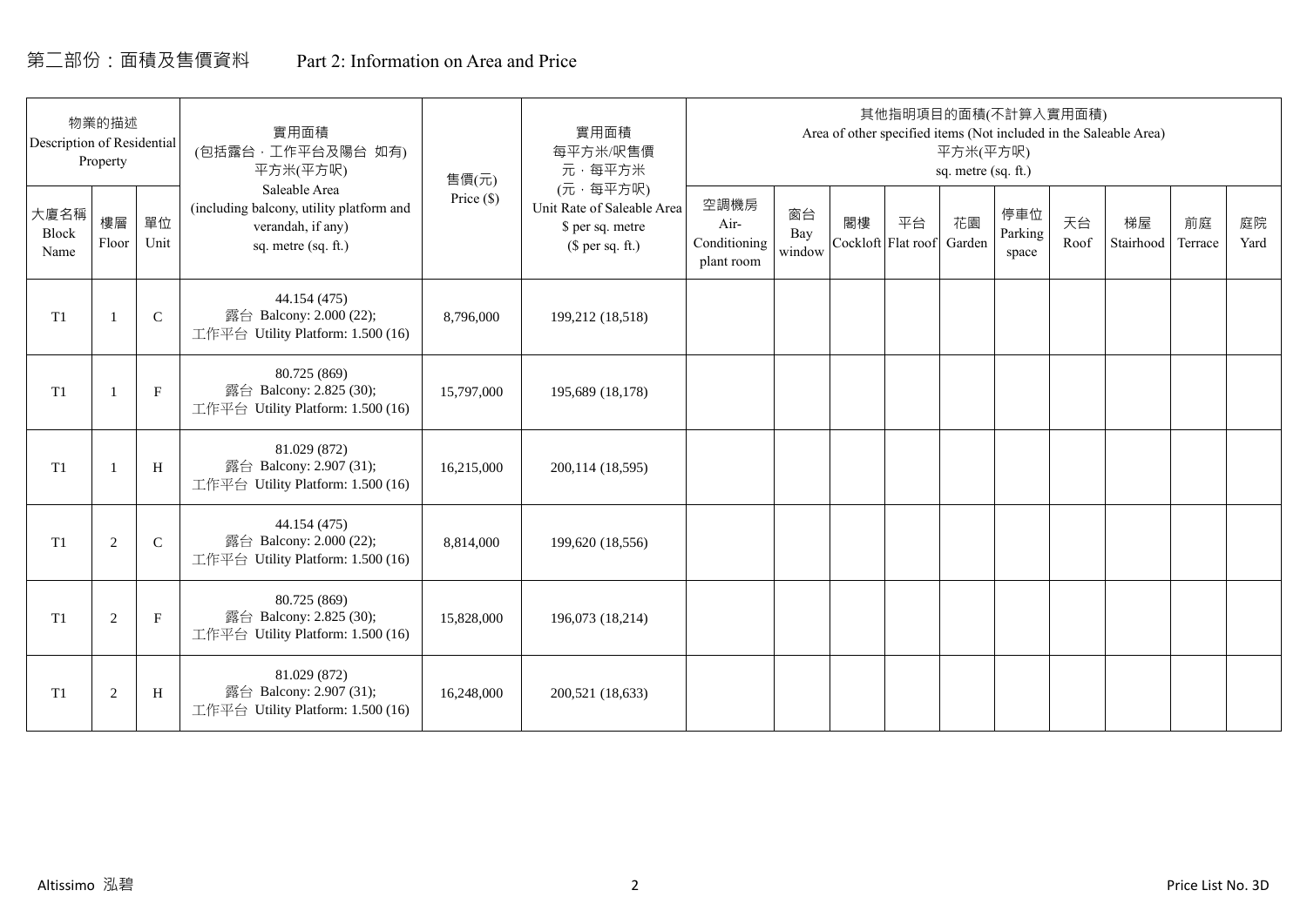| Description of Residential | 物業的描述<br>Property |              | 實用面積<br>(包括露台,工作平台及陽台 如有)<br>平方米(平方呎)                                                                 | 售價(元)      | 實用面積<br>每平方米/呎售價<br>元·每平方米                                                     |                                            |                     |                          |    | 平方米(平方呎)<br>sq. metre (sq. ft.) | 其他指明項目的面積(不計算入實用面積)     |            | Area of other specified items (Not included in the Saleable Area) |               |            |
|----------------------------|-------------------|--------------|-------------------------------------------------------------------------------------------------------|------------|--------------------------------------------------------------------------------|--------------------------------------------|---------------------|--------------------------|----|---------------------------------|-------------------------|------------|-------------------------------------------------------------------|---------------|------------|
| 大廈名稱<br>Block<br>Name      | 樓層<br>Floor       | 單位<br>Unit   | Saleable Area<br>(including balcony, utility platform and<br>verandah, if any)<br>sq. metre (sq. ft.) | Price (\$) | (元·每平方呎)<br>Unit Rate of Saleable Area<br>\$ per sq. metre<br>$$$ per sq. ft.) | 空調機房<br>Air-<br>Conditioning<br>plant room | 窗台<br>Bay<br>window | 閣樓<br>Cockloft Flat roof | 平台 | 花園<br>Garden                    | 停車位<br>Parking<br>space | 天台<br>Roof | 梯屋<br>Stairhood                                                   | 前庭<br>Terrace | 庭院<br>Yard |
| T <sub>1</sub>             | 3                 | $\mathsf{C}$ | 44.154 (475)<br>露台 Balcony: 2.000 (22);<br>工作平台 Utility Platform: 1.500 (16)                          | 8,830,000  | 199,982 (18,589)                                                               |                                            |                     |                          |    |                                 |                         |            |                                                                   |               |            |
| T <sub>1</sub>             | 3                 | $_{\rm F}$   | 80.725 (869)<br>露台 Balcony: 2.825 (30);<br>工作平台 Utility Platform: 1.500 (16)                          | 15,860,000 | 196,469 (18,251)                                                               |                                            |                     |                          |    |                                 |                         |            |                                                                   |               |            |
| T1                         | 3                 | H            | 81.029 (872)<br>露台 Balcony: 2.907 (31);<br>工作平台 Utility Platform: 1.500 (16)                          | 16,280,000 | 200,916 (18,670)                                                               |                                            |                     |                          |    |                                 |                         |            |                                                                   |               |            |
| T1                         | 5                 | $\mathsf{C}$ | 44.154 (475)<br>露台 Balcony: 2.000 (22);<br>工作平台 Utility Platform: 1.500 (16)                          | 8,848,000  | 200,390 (18,627)                                                               |                                            |                     |                          |    |                                 |                         |            |                                                                   |               |            |
| T1                         | 5                 | H            | 81.029 (872)<br>露台 Balcony: 2.907 (31);<br>工作平台 Utility Platform: 1.500 (16)                          | 16,427,000 | 202,730 (18,838)                                                               |                                            |                     |                          |    |                                 |                         |            |                                                                   |               |            |
| T <sub>1</sub>             | 6                 | $\mathsf{C}$ | 44.154 (475)<br>露台 Balcony: 2.000 (22);<br>工作平台 Utility Platform: 1.500 (16)                          | 8,883,000  | 201,182 (18,701)                                                               |                                            |                     |                          |    |                                 |                         |            |                                                                   |               |            |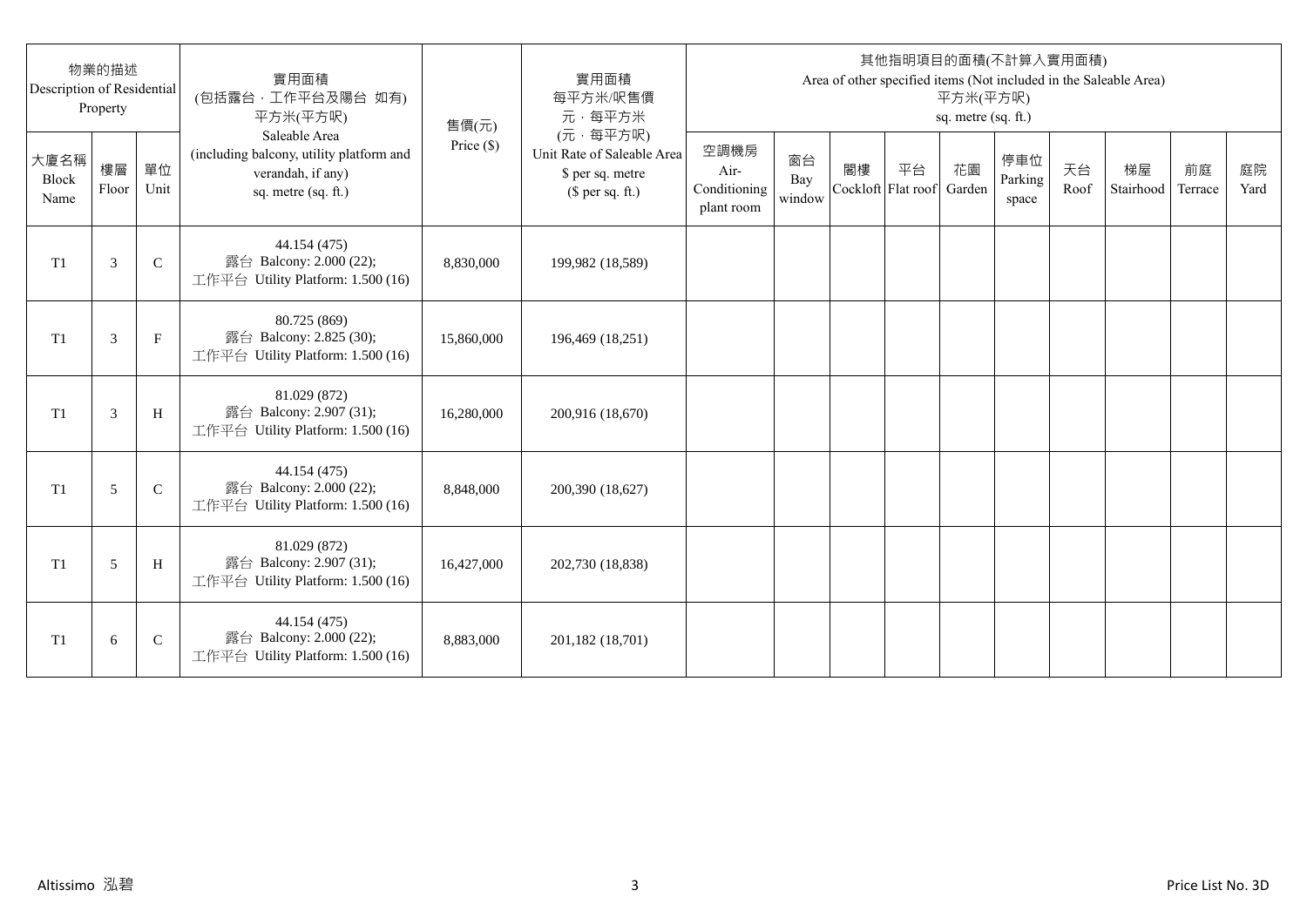| Description of Residential | 物業的描述<br>Property |              | 實用面積<br>(包括露台,工作平台及陽台 如有)<br>平方米(平方呎)                                                                 | 售價(元)      | 實用面積<br>每平方米/呎售價<br>元·每平方米                                                     |                                            |                     |                          |    | 平方米(平方呎)<br>sq. metre (sq. ft.) | 其他指明項目的面積(不計算入實用面積)     |            | Area of other specified items (Not included in the Saleable Area) |               |            |
|----------------------------|-------------------|--------------|-------------------------------------------------------------------------------------------------------|------------|--------------------------------------------------------------------------------|--------------------------------------------|---------------------|--------------------------|----|---------------------------------|-------------------------|------------|-------------------------------------------------------------------|---------------|------------|
| 大廈名稱<br>Block<br>Name      | 樓層<br>Floor       | 單位<br>Unit   | Saleable Area<br>(including balcony, utility platform and<br>verandah, if any)<br>sq. metre (sq. ft.) | Price (\$) | (元·每平方呎)<br>Unit Rate of Saleable Area<br>\$ per sq. metre<br>$$$ per sq. ft.) | 空調機房<br>Air-<br>Conditioning<br>plant room | 窗台<br>Bay<br>window | 閣樓<br>Cockloft Flat roof | 平台 | 花園<br>Garden                    | 停車位<br>Parking<br>space | 天台<br>Roof | 梯屋<br>Stairhood                                                   | 前庭<br>Terrace | 庭院<br>Yard |
| T <sub>1</sub>             | 6                 | H            | 81.029 (872)<br>露台 Balcony: 2.907 (31);<br>工作平台 Utility Platform: 1.500 (16)                          | 16,493,000 | 203,544 (18,914)                                                               |                                            |                     |                          |    |                                 |                         |            |                                                                   |               |            |
| T <sub>1</sub>             | 7                 | $\mathsf{C}$ | 44.154 (475)<br>露台 Balcony: 2.000 (22);<br>工作平台 Utility Platform: 1.500 (16)                          | 9,813,000  | 222,245 (20,659)                                                               |                                            |                     |                          |    |                                 |                         |            |                                                                   |               |            |
| T1                         | $\overline{7}$    | H            | 81.029 (872)<br>露台 Balcony: 2.907 (31);<br>工作平台 Utility Platform: 1.500 (16)                          | 16,893,000 | 208,481 (19,373)                                                               |                                            |                     |                          |    |                                 |                         |            |                                                                   |               |            |
| T1                         | 8                 | $\mathsf{C}$ | 44.154 (475)<br>露台 Balcony: 2.000 (22);<br>工作平台 Utility Platform: 1.500 (16)                          | 9,960,000  | 225,574 (20,968)                                                               |                                            |                     |                          |    |                                 |                         |            |                                                                   |               |            |
| T1                         | 8                 | H            | 81.029 (872)<br>露台 Balcony: 2.907 (31);<br>工作平台 Utility Platform: 1.500 (16)                          | 17,486,000 | 215,799 (20,053)                                                               |                                            |                     |                          |    |                                 |                         |            |                                                                   |               |            |
| T <sub>1</sub>             | 9                 | $\mathsf{C}$ | 44.154 (475)<br>露台 Balcony: 2.000 (22);<br>工作平台 Utility Platform: 1.500 (16)                          | 9,960,000  | 225,574 (20,968)                                                               |                                            |                     |                          |    |                                 |                         |            |                                                                   |               |            |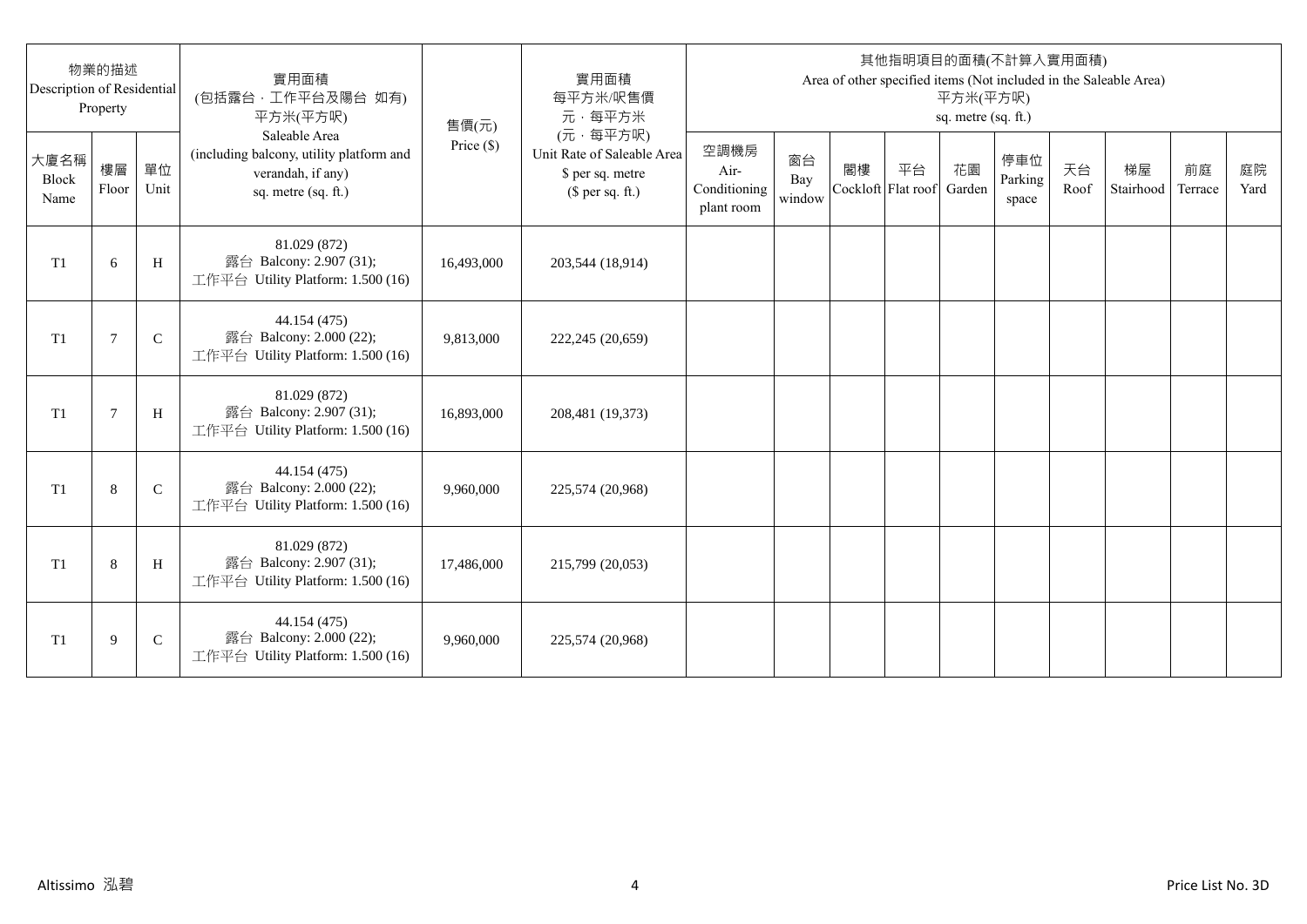| Description of Residential | 物業的描述<br>Property |              | 實用面積<br>(包括露台,工作平台及陽台 如有)<br>平方米(平方呎)                                                                 | 售價(元)      | 實用面積<br>每平方米/呎售價<br>元·每平方米                                                     |                                            |                     |                          |    | 平方米(平方呎)<br>sq. metre (sq. ft.) | 其他指明項目的面積(不計算入實用面積)     |            | Area of other specified items (Not included in the Saleable Area) |               |            |
|----------------------------|-------------------|--------------|-------------------------------------------------------------------------------------------------------|------------|--------------------------------------------------------------------------------|--------------------------------------------|---------------------|--------------------------|----|---------------------------------|-------------------------|------------|-------------------------------------------------------------------|---------------|------------|
| 大廈名稱<br>Block<br>Name      | 樓層<br>Floor       | 單位<br>Unit   | Saleable Area<br>(including balcony, utility platform and<br>verandah, if any)<br>sq. metre (sq. ft.) | Price (\$) | (元·每平方呎)<br>Unit Rate of Saleable Area<br>\$ per sq. metre<br>$$$ per sq. ft.) | 空調機房<br>Air-<br>Conditioning<br>plant room | 窗台<br>Bay<br>window | 閣樓<br>Cockloft Flat roof | 平台 | 花園<br>Garden                    | 停車位<br>Parking<br>space | 天台<br>Roof | 梯屋<br>Stairhood                                                   | 前庭<br>Terrace | 庭院<br>Yard |
| T <sub>1</sub>             | 9                 | H            | 81.029 (872)<br>露台 Balcony: 2.907 (31);<br>工作平台 Utility Platform: 1.500 (16)                          | 17,486,000 | 215,799 (20,053)                                                               |                                            |                     |                          |    |                                 |                         |            |                                                                   |               |            |
| T <sub>1</sub>             | 10                | $\mathsf{C}$ | 44.154 (475)<br>露台 Balcony: 2.000 (22);<br>工作平台 Utility Platform: 1.500 (16)                          | 10,055,000 | 227,726 (21,168)                                                               |                                            |                     |                          |    |                                 |                         |            |                                                                   |               |            |
| T1                         | 10                | H            | 81.029 (872)<br>露台 Balcony: 2.907 (31);<br>工作平台 Utility Platform: 1.500 (16)                          | 17,545,000 | 216,527 (20,120)                                                               |                                            |                     |                          |    |                                 |                         |            |                                                                   |               |            |
| T1                         | 11                | $\mathbf C$  | 44.154 (475)<br>露台 Balcony: 2.000 (22);<br>工作平台 Utility Platform: 1.500 (16)                          | 10,199,000 | 230,987 (21,472)                                                               |                                            |                     |                          |    |                                 |                         |            |                                                                   |               |            |
| T1                         | -11               | H            | 81.029 (872)<br>露台 Balcony: 2.907 (31);<br>工作平台 Utility Platform: 1.500 (16)                          | 17,705,000 | 218,502 (20,304)                                                               |                                            |                     |                          |    |                                 |                         |            |                                                                   |               |            |
| T <sub>1</sub>             | 12                | $\mathsf{C}$ | 44.154 (475)<br>露台 Balcony: 2.000 (22);<br>工作平台 Utility Platform: 1.500 (16)                          | 10,448,000 | 236,626 (21,996)                                                               |                                            |                     |                          |    |                                 |                         |            |                                                                   |               |            |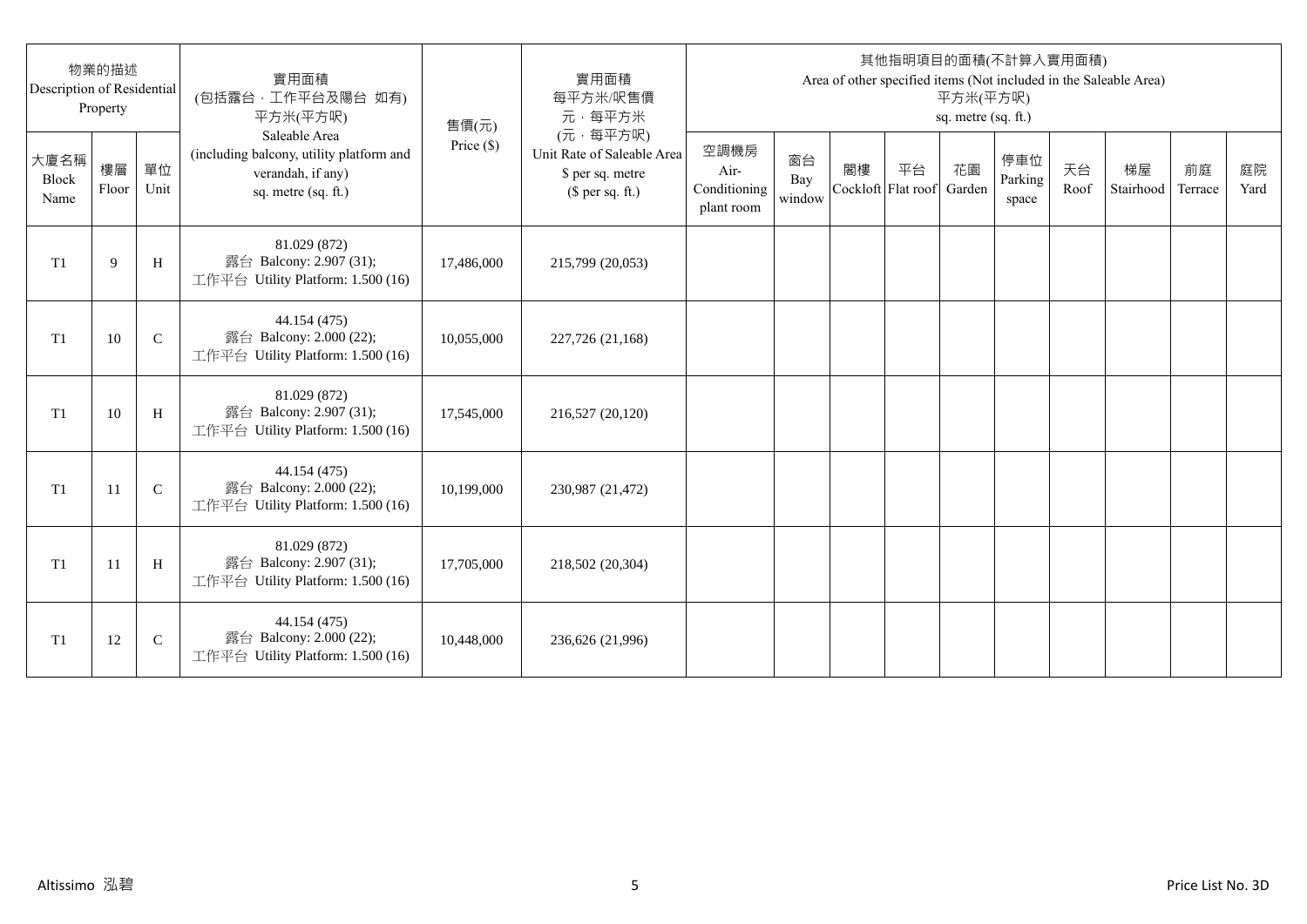| Description of Residential | 物業的描述<br>Property |              | 實用面積<br>(包括露台,工作平台及陽台 如有)<br>平方米(平方呎)                                                                 | 售價(元)      | 實用面積<br>每平方米/呎售價<br>元·每平方米                                                     |                                            |                     |                          |    | 平方米(平方呎)<br>sq. metre (sq. ft.) | 其他指明項目的面積(不計算入實用面積)     |            | Area of other specified items (Not included in the Saleable Area) |               |            |
|----------------------------|-------------------|--------------|-------------------------------------------------------------------------------------------------------|------------|--------------------------------------------------------------------------------|--------------------------------------------|---------------------|--------------------------|----|---------------------------------|-------------------------|------------|-------------------------------------------------------------------|---------------|------------|
| 大廈名稱<br>Block<br>Name      | 樓層<br>Floor       | 單位<br>Unit   | Saleable Area<br>(including balcony, utility platform and<br>verandah, if any)<br>sq. metre (sq. ft.) | Price (\$) | (元·每平方呎)<br>Unit Rate of Saleable Area<br>\$ per sq. metre<br>$$$ per sq. ft.) | 空調機房<br>Air-<br>Conditioning<br>plant room | 窗台<br>Bay<br>window | 閣樓<br>Cockloft Flat roof | 平台 | 花園<br>Garden                    | 停車位<br>Parking<br>space | 天台<br>Roof | 梯屋<br>Stairhood                                                   | 前庭<br>Terrace | 庭院<br>Yard |
| T1                         | 12                | H            | 81.029 (872)<br>露台 Balcony: 2.907 (31);<br>工作平台 Utility Platform: 1.500 (16)                          | 17,956,000 | 221,600 (20,592)                                                               |                                            |                     |                          |    |                                 |                         |            |                                                                   |               |            |
| T1                         | 15                | $\mathsf{C}$ | 44.154 (475)<br>露台 Balcony: 2.000 (22);<br>工作平台 Utility Platform: 1.500 (16)                          | 10,644,000 | 241,065 (22,408)                                                               |                                            |                     |                          |    |                                 |                         |            |                                                                   |               |            |
| T1                         | 15                | H            | 81.029 (872)<br>露台 Balcony: 2.907 (31);<br>工作平台 Utility Platform: 1.500 (16)                          | 18,293,000 | 225,759 (20,978)                                                               |                                            |                     |                          |    |                                 |                         |            |                                                                   |               |            |
| T <sub>2</sub>             | 3                 | A            | 81.620 (879)<br>露台 Balcony: 2.931 (32);<br>工作平台 Utility Platform: 1.500 (16)                          | 16,089,000 | 197, 121 (18, 304)                                                             |                                            |                     |                          |    |                                 |                         |            |                                                                   |               |            |
| T <sub>2</sub>             | 5                 | A            | 81.620 (879)<br>露台 Balcony: 2.931 (32);<br>工作平台 Utility Platform: 1.500 (16)                          | 16,293,000 | 199,620 (18,536)                                                               |                                            |                     |                          |    |                                 |                         |            |                                                                   |               |            |
| T <sub>3</sub>             |                   | A            | 76.972 (829)<br>露台 Balcony: 2.770 (30);<br>工作平台 Utility Platform: 1.500 (16)                          | 15,754,000 | 204,672 (19,004)                                                               |                                            |                     |                          |    |                                 |                         |            |                                                                   |               |            |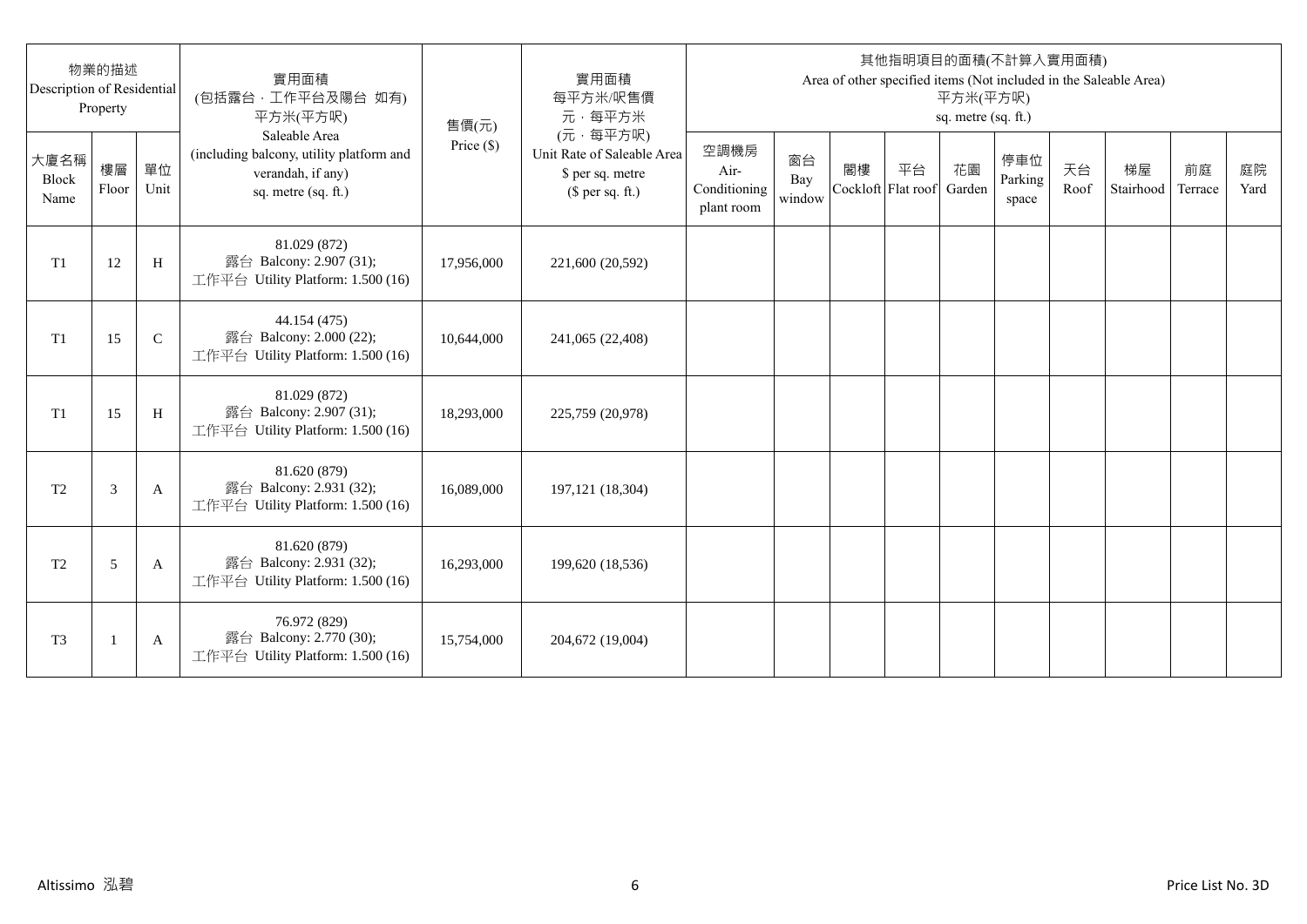| Description of Residential | 物業的描述<br>Property |              | 實用面積<br>(包括露台,工作平台及陽台 如有)<br>平方米(平方呎)                                                                 | 售價(元)      | 實用面積<br>每平方米/呎售價<br>元·每平方米                                                     |                                            |                     |                          |               | 平方米(平方呎)<br>sq. metre (sq. ft.) | 其他指明項目的面積(不計算入實用面積)     |            | Area of other specified items (Not included in the Saleable Area) |               |            |
|----------------------------|-------------------|--------------|-------------------------------------------------------------------------------------------------------|------------|--------------------------------------------------------------------------------|--------------------------------------------|---------------------|--------------------------|---------------|---------------------------------|-------------------------|------------|-------------------------------------------------------------------|---------------|------------|
| 大廈名稱<br>Block<br>Name      | 樓層<br>Floor       | 單位<br>Unit   | Saleable Area<br>(including balcony, utility platform and<br>verandah, if any)<br>sq. metre (sq. ft.) | Price (\$) | (元·每平方呎)<br>Unit Rate of Saleable Area<br>\$ per sq. metre<br>$$$ per sq. ft.) | 空調機房<br>Air-<br>Conditioning<br>plant room | 窗台<br>Bay<br>window | 閣樓<br>Cockloft Flat roof | 平台            | 花園<br>Garden                    | 停車位<br>Parking<br>space | 天台<br>Roof | 梯屋<br>Stairhood                                                   | 前庭<br>Terrace | 庭院<br>Yard |
| T <sub>3</sub>             | $\mathbf{1}$      | $\mathsf{C}$ | 81.348 (876)<br>露台 Balcony: 2.898 (31);<br>工作平台 Utility Platform: 1.500 (16)                          | 15,757,000 | 193,699 (17,987)                                                               |                                            |                     |                          | 4.411<br>(47) |                                 |                         |            |                                                                   |               |            |
| T <sub>3</sub>             | $\overline{c}$    | A            | 76.972 (829)<br>露台 Balcony: 2.770 (30);<br>工作平台 Utility Platform: 1.500 (16)                          | 15,785,000 | 205,075 (19,041)                                                               |                                            |                     |                          |               |                                 |                         |            |                                                                   |               |            |
| T <sub>3</sub>             | $\overline{c}$    | $\mathsf{C}$ | 81.348 (876)<br>露台 Balcony: 2.898 (31);<br>工作平台 Utility Platform: 1.500 (16)                          | 15,788,000 | 194,080 (18,023)                                                               |                                            |                     |                          |               |                                 |                         |            |                                                                   |               |            |
| T <sub>3</sub>             | 3                 | $\mathsf{C}$ | 81.348 (876)<br>露台 Balcony: 2.898 (31);<br>工作平台 Utility Platform: 1.500 (16)                          | 15,990,000 | 196,563 (18,253)                                                               |                                            |                     |                          |               |                                 |                         |            |                                                                   |               |            |
| T <sub>3</sub>             | 5                 | $\mathsf{C}$ | 81.348 (876)<br>露台 Balcony: 2.898 (31);<br>工作平台 Utility Platform: 1.500 (16)                          | 16,295,000 | 200,312 (18,602)                                                               |                                            |                     |                          |               |                                 |                         |            |                                                                   |               |            |
| T <sub>3</sub>             | 6                 | $\mathsf{C}$ | 81.348 (876)<br>露台 Balcony: 2.898 (31);<br>工作平台 Utility Platform: 1.500 (16)                          | 16,631,000 | 204,443 (18,985)                                                               |                                            |                     |                          |               |                                 |                         |            |                                                                   |               |            |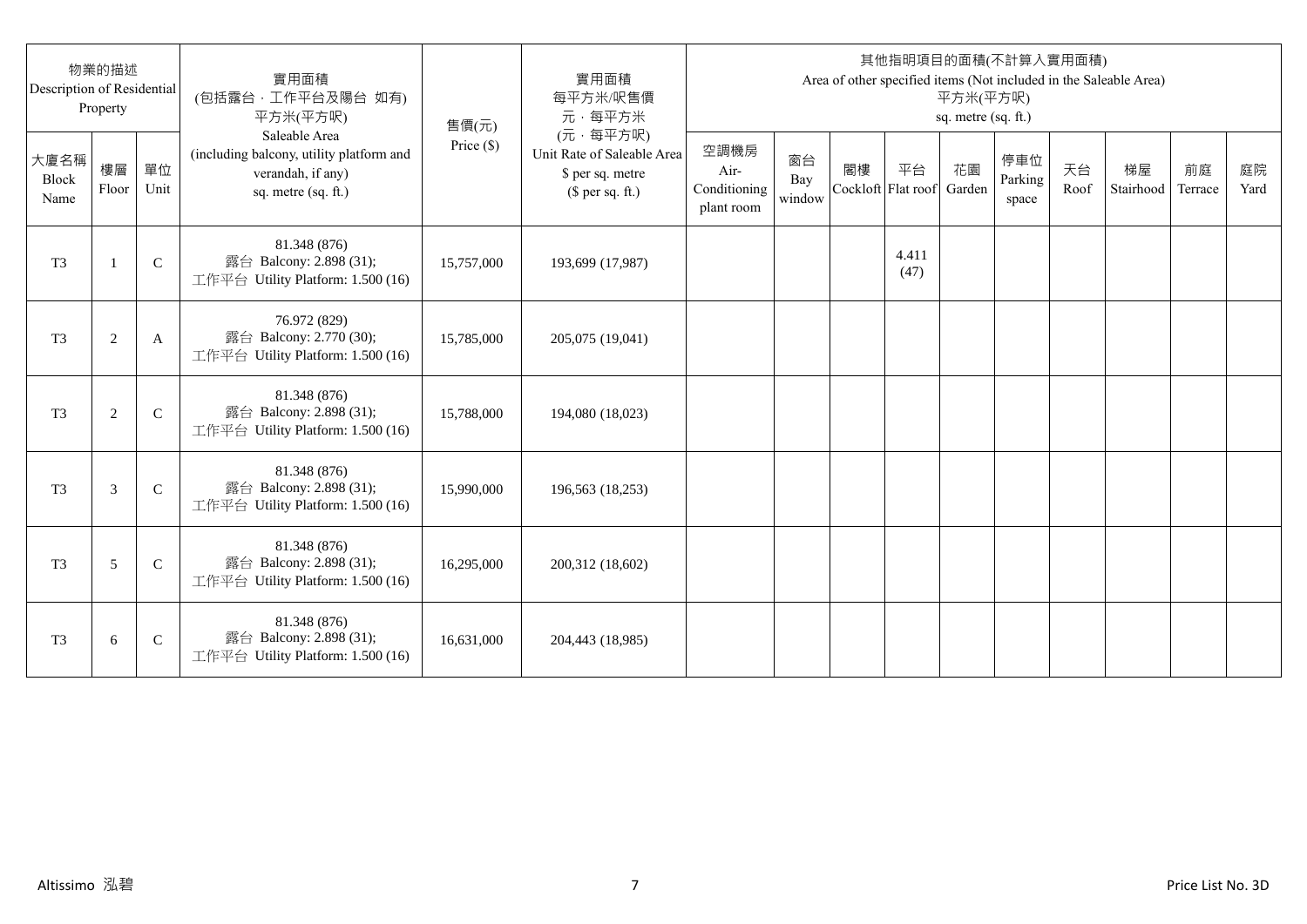| Description of Residential | 物業的描述<br>Property |              | 實用面積<br>(包括露台,工作平台及陽台 如有)<br>平方米(平方呎)                                                                 | 售價(元)      | 實用面積<br>每平方米/呎售價<br>元·每平方米                                                     |                                            |                     |                          |    | 平方米(平方呎)<br>sq. metre (sq. ft.) | 其他指明項目的面積(不計算入實用面積)     |            | Area of other specified items (Not included in the Saleable Area) |               |            |
|----------------------------|-------------------|--------------|-------------------------------------------------------------------------------------------------------|------------|--------------------------------------------------------------------------------|--------------------------------------------|---------------------|--------------------------|----|---------------------------------|-------------------------|------------|-------------------------------------------------------------------|---------------|------------|
| 大廈名稱<br>Block<br>Name      | 樓層<br>Floor       | 單位<br>Unit   | Saleable Area<br>(including balcony, utility platform and<br>verandah, if any)<br>sq. metre (sq. ft.) | Price (\$) | (元·每平方呎)<br>Unit Rate of Saleable Area<br>\$ per sq. metre<br>$$$ per sq. ft.) | 空調機房<br>Air-<br>Conditioning<br>plant room | 窗台<br>Bay<br>window | 閣樓<br>Cockloft Flat roof | 平台 | 花園<br>Garden                    | 停車位<br>Parking<br>space | 天台<br>Roof | 梯屋<br>Stairhood                                                   | 前庭<br>Terrace | 庭院<br>Yard |
| T <sub>3</sub>             | $\tau$            | $\mathsf{C}$ | 81.348 (876)<br>露台 Balcony: 2.898 (31);<br>工作平台 Utility Platform: 1.500 (16)                          | 17,554,000 | 215,789 (20,039)                                                               |                                            |                     |                          |    |                                 |                         |            |                                                                   |               |            |
| T <sub>5</sub>             |                   | A            | 79.371 (854)<br>露台 Balcony: 2.851 (31);<br>工作平台 Utility Platform: 1.500 (16)                          | 14,591,000 | 183,833 (17,085)                                                               |                                            |                     |                          |    |                                 |                         |            |                                                                   |               |            |
| H17-H18                    | $\mathbf{1}$      | $H17-B$      | 25.446 (274)<br>露台 Balcony: 2.000 (22);<br>工作平台 Utility Platform: 0.000 (0)                           | 6,565,000  | 257,997 (23,960)                                                               |                                            |                     |                          |    |                                 |                         |            |                                                                   |               |            |
| H17-H18                    | 2                 | $H17-A$      | 45.396 (489)<br>露台 Balcony: 2.000 (22);<br>工作平台 Utility Platform: 0.000 (0)                           | 9,785,000  | 215,548 (20,010)                                                               |                                            |                     |                          |    |                                 |                         |            |                                                                   |               |            |
| H17-H18                    | 2                 | $H17-B$      | 25.446 (274)<br>露台 Balcony: 2.000 (22);<br>工作平台 Utility Platform: 0.000 (0)                           | 6,635,000  | 260,748 (24,215)                                                               |                                            |                     |                          |    |                                 |                         |            |                                                                   |               |            |
| H17-H18                    | 3                 | <b>H17-A</b> | 45.396 (489)<br>露台 Balcony: 2.000 (22);<br>工作平台 Utility Platform: 0.000 (0)                           | 9,805,000  | 215,988 (20,051)                                                               |                                            |                     |                          |    |                                 |                         |            |                                                                   |               |            |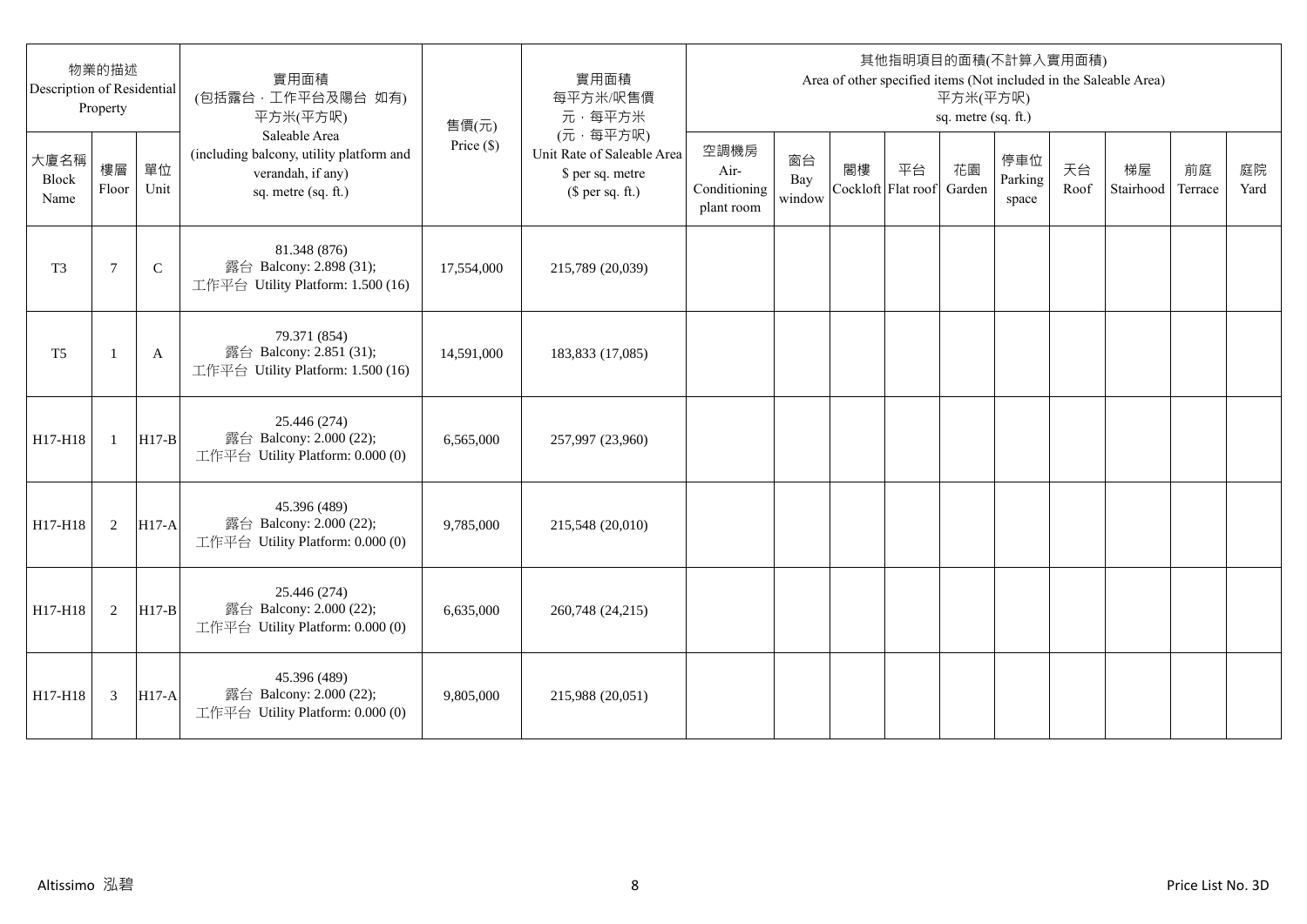| Description of Residential | 物業的描述<br>Property |            | 實用面積<br>(包括露台,工作平台及陽台 如有)<br>平方米(平方呎)                                                                 | 售價(元)        | 實用面積<br>每平方米/呎售價<br>元·每平方米                                                     |                                            |                     |                          |    | 平方米(平方呎)<br>sq. metre (sq. ft.) | 其他指明項目的面積(不計算入實用面積)     |            | Area of other specified items (Not included in the Saleable Area) |               |            |
|----------------------------|-------------------|------------|-------------------------------------------------------------------------------------------------------|--------------|--------------------------------------------------------------------------------|--------------------------------------------|---------------------|--------------------------|----|---------------------------------|-------------------------|------------|-------------------------------------------------------------------|---------------|------------|
| 大廈名稱<br>Block<br>Name      | 樓層<br>Floor       | 單位<br>Unit | Saleable Area<br>(including balcony, utility platform and<br>verandah, if any)<br>sq. metre (sq. ft.) | Price $(\$)$ | (元·每平方呎)<br>Unit Rate of Saleable Area<br>\$ per sq. metre<br>$$$ per sq. ft.) | 空調機房<br>Air-<br>Conditioning<br>plant room | 窗台<br>Bay<br>window | 閣樓<br>Cockloft Flat roof | 平台 | 花園<br>Garden                    | 停車位<br>Parking<br>space | 天台<br>Roof | 梯屋<br>Stairhood                                                   | 前庭<br>Terrace | 庭院<br>Yard |
| H17-H18                    | 3                 | $H17-B$    | 25.446 (274)<br>露台 Balcony: 2.000 (22);<br>工作平台 Utility Platform: 0.000 (0)                           | 6,704,000    | 263,460 (24,467)                                                               |                                            |                     |                          |    |                                 |                         |            |                                                                   |               |            |
| H17-H18                    | $\mathbf{1}$      | $H18-B$    | 25.159 (271)<br>露台 Balcony: 2.000 (22);<br>工作平台 Utility Platform: 0.000 (0)                           | 6.497,000    | 258,238 (23,974)                                                               |                                            |                     |                          |    |                                 |                         |            |                                                                   |               |            |
| H17-H18                    | 2                 | $H18-A$    | 43.710 (470)<br>露台 Balcony: 2.000 (22);<br>工作平台 Utility Platform: 0.000 (0)                           | 9,406,000    | 215,191 (20,013)                                                               |                                            |                     |                          |    |                                 |                         |            |                                                                   |               |            |
| H17-H18                    | 2                 | $H18-B$    | 25.159 (271)<br>露台 Balcony: 2.000 (22);<br>工作平台 Utility Platform: 0.000 (0)                           | 6,565,000    | 260,940 (24,225)                                                               |                                            |                     |                          |    |                                 |                         |            |                                                                   |               |            |
| H17-H18                    | 3                 | H18-A      | 43.710 (470)<br>露台 Balcony: 2.000 (22);<br>工作平台 Utility Platform: 0.000 (0)                           | 9,423,000    | 215,580 (20,049)                                                               |                                            |                     |                          |    |                                 |                         |            |                                                                   |               |            |
| H17-H18                    | 3                 | $H18-B$    | 25.159 (271)<br>露台 Balcony: 2.000 (22);<br>工作平台 Utility Platform: 0.000 (0)                           | 6.636,000    | 263,762 (24,487)                                                               |                                            |                     |                          |    |                                 |                         |            |                                                                   |               |            |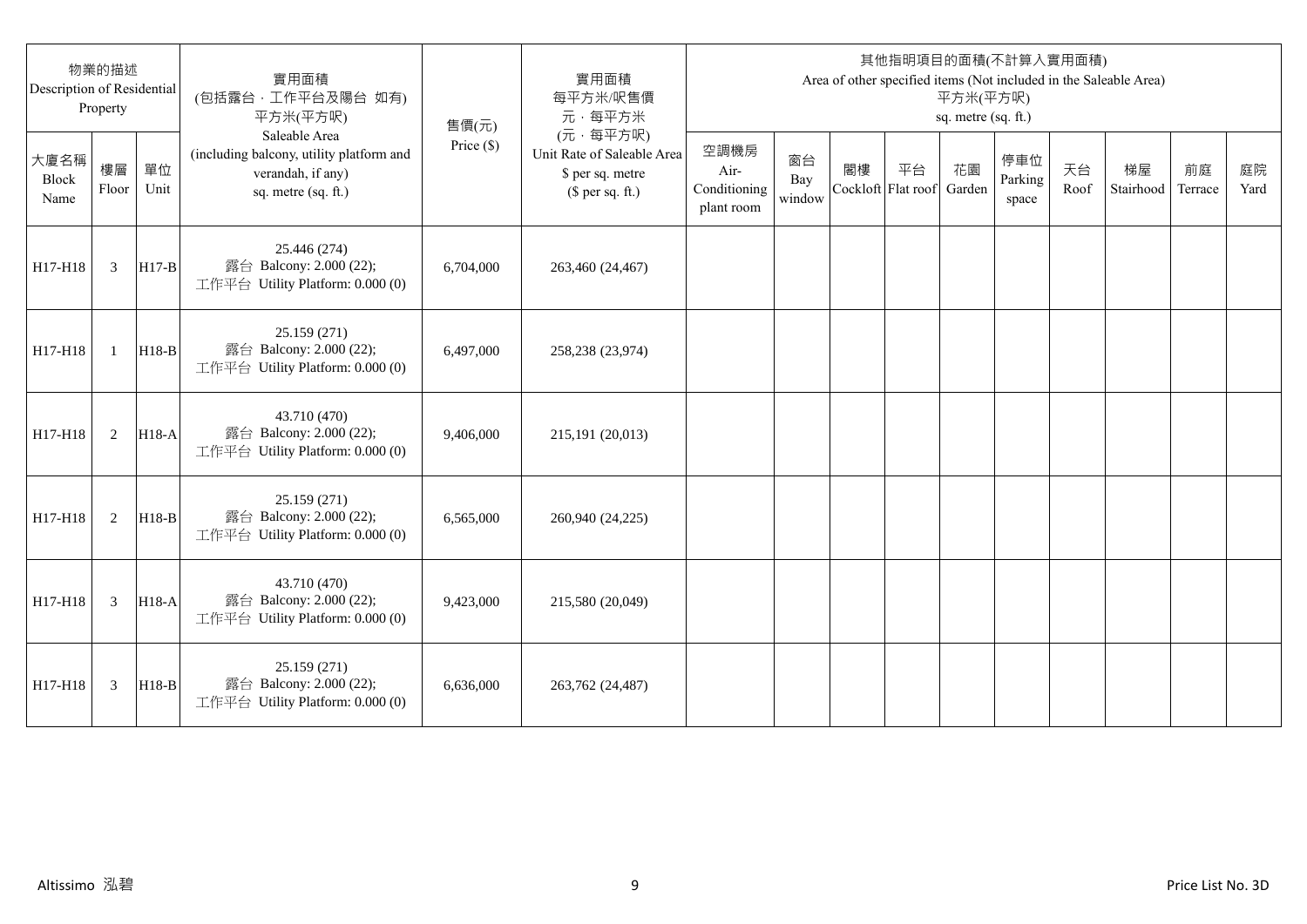| Description of Residential   | 物業的描述<br>Property |            | 實用面積<br>(包括露台,工作平台及陽台 如有)<br>平方米(平方呎)                                                                 | 售價(元)        | 實用面積<br>每平方米/呎售價<br>元·每平方米                                                     |                                            |                     |    |                          | 平方米(平方呎)<br>sq. metre (sq. ft.) | 其他指明項目的面積(不計算入實用面積)     |            | Area of other specified items (Not included in the Saleable Area) |               |            |
|------------------------------|-------------------|------------|-------------------------------------------------------------------------------------------------------|--------------|--------------------------------------------------------------------------------|--------------------------------------------|---------------------|----|--------------------------|---------------------------------|-------------------------|------------|-------------------------------------------------------------------|---------------|------------|
| 大廈名稱<br><b>Block</b><br>Name | 樓層<br>Floor       | 單位<br>Unit | Saleable Area<br>(including balcony, utility platform and<br>verandah, if any)<br>sq. metre (sq. ft.) | Price $(\$)$ | (元·每平方呎)<br>Unit Rate of Saleable Area<br>\$ per sq. metre<br>$$$ per sq. ft.) | 空調機房<br>Air-<br>Conditioning<br>plant room | 窗台<br>Bay<br>window | 閣樓 | 平台<br>Cockloft Flat roof | 花園<br>Garden                    | 停車位<br>Parking<br>space | 天台<br>Roof | 梯屋<br>Stairhood                                                   | 前庭<br>Terrace | 庭院<br>Yard |
| H19-H20                      | $\mathbf{1}$      | $H19-B$    | 25.202 (271)<br>露台 Balcony: 2.000 (22);<br>工作平台 Utility Platform: 0.000 (0)                           | 6,497,000    | 257,797 (23,974)                                                               |                                            |                     |    |                          |                                 |                         |            |                                                                   |               |            |
| H19-H20                      | 2                 | $H19-A$    | 45.052 (485)<br>露台 Balcony: 2.000 (22);<br>工作平台 Utility Platform: 0.000 (0)                           | 9,705,000    | 215,418 (20,010)                                                               |                                            |                     |    |                          |                                 |                         |            |                                                                   |               |            |
| H19-H20                      | 2                 | $H19-B$    | 25.202 (271)<br>露台 Balcony: 2.000 (22);<br>工作平台 Utility Platform: 0.000 (0)                           | 6.565.000    | 260,495 (24,225)                                                               |                                            |                     |    |                          |                                 |                         |            |                                                                   |               |            |
| H19-H20                      | 3                 | $H19-A$    | 45.052 (485)<br>露台 Balcony: 2.000 (22);<br>工作平台 Utility Platform: 0.000 (0)                           | 9,724,000    | 215,839 (20,049)                                                               |                                            |                     |    |                          |                                 |                         |            |                                                                   |               |            |
| H19-H20                      | 3                 | $H19-B$    | 25.202 (271)<br>露台 Balcony: 2.000 (22);<br>工作平台 Utility Platform: 0.000 (0)                           | 6,636,000    | 263,312 (24,487)                                                               |                                            |                     |    |                          |                                 |                         |            |                                                                   |               |            |
| H19-H20                      | 1                 | $H20-B$    | 25.458 (274)<br>露台 Balcony: 2.000 (22);<br>工作平台 Utility Platform: 0.000 (0)                           | 6,565,000    | 257,876 (23,960)                                                               |                                            |                     |    |                          |                                 |                         |            |                                                                   |               |            |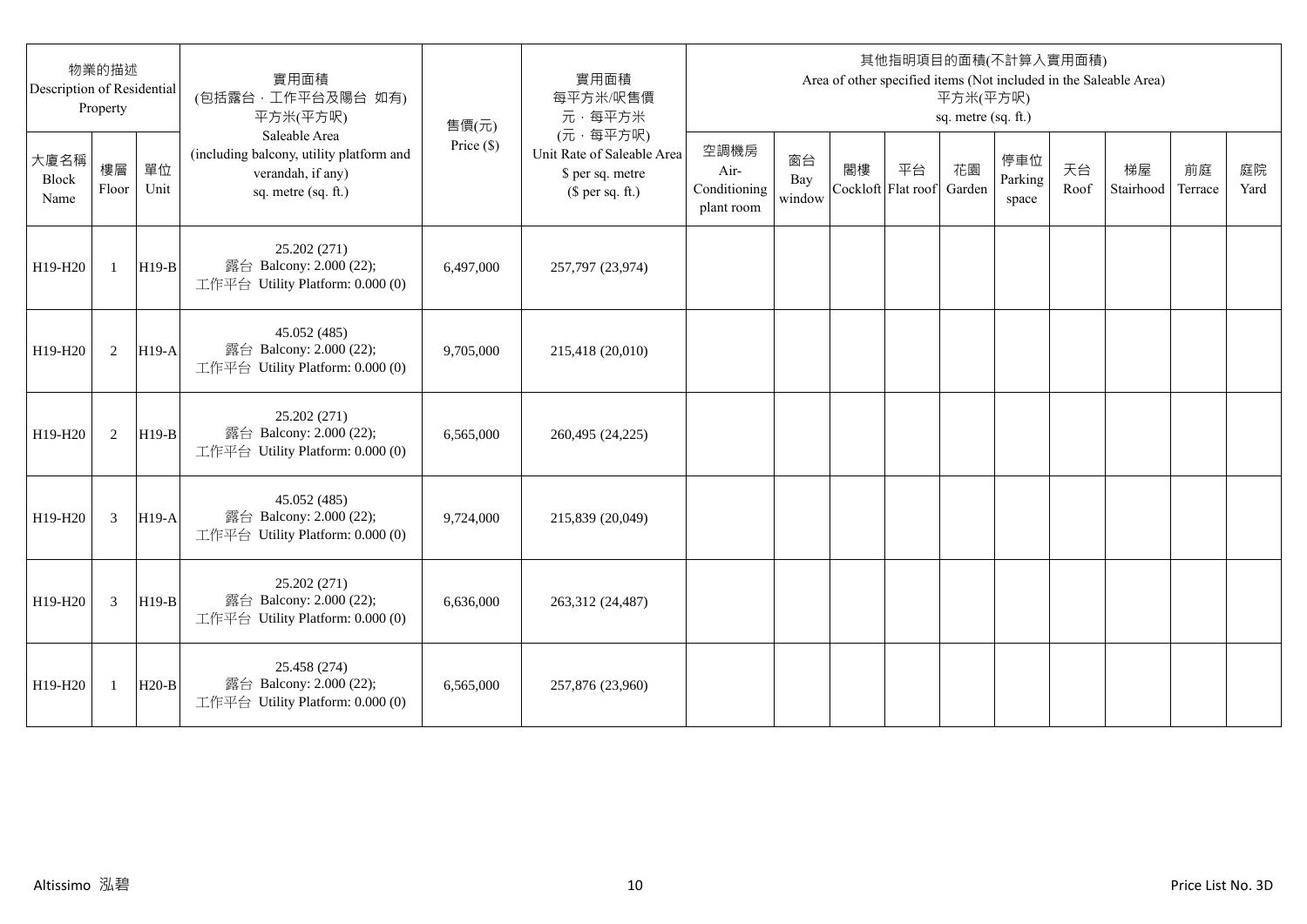| 物業的描述<br>Description of Residential<br>Property |                |            | 實用面積<br>(包括露台,工作平台及陽台 如有)<br>平方米(平方呎)                                                                 | 售價(元)        | 實用面積<br>每平方米/呎售價<br>元·每平方米                                                     | 其他指明項目的面積(不計算入實用面積)<br>Area of other specified items (Not included in the Saleable Area)<br>平方米(平方呎)<br>sq. metre (sq. ft.) |                     |                          |    |              |                         |            |                 |               |            |
|-------------------------------------------------|----------------|------------|-------------------------------------------------------------------------------------------------------|--------------|--------------------------------------------------------------------------------|-----------------------------------------------------------------------------------------------------------------------------|---------------------|--------------------------|----|--------------|-------------------------|------------|-----------------|---------------|------------|
| 大廈名稱<br>Block<br>Name                           | 樓層<br>Floor    | 單位<br>Unit | Saleable Area<br>(including balcony, utility platform and<br>verandah, if any)<br>sq. metre (sq. ft.) | Price $(\$)$ | (元·每平方呎)<br>Unit Rate of Saleable Area<br>\$ per sq. metre<br>$$$ per sq. ft.) | 空調機房<br>Air-<br>Conditioning<br>plant room                                                                                  | 窗台<br>Bay<br>window | 閣樓<br>Cockloft Flat roof | 平台 | 花園<br>Garden | 停車位<br>Parking<br>space | 天台<br>Roof | 梯屋<br>Stairhood | 前庭<br>Terrace | 庭院<br>Yard |
| H19-H20                                         | 2              | $H20-A$    | 44.290 (477)<br>露台 Balcony: 2.000 (22);<br>工作平台 Utility Platform: 0.000 (0)                           | 9,545,000    | 215,511 (20,010)                                                               |                                                                                                                             |                     |                          |    |              |                         |            |                 |               |            |
| H19-H20                                         | 2              | $H20-B$    | 25.458 (274)<br>露台 Balcony: 2.000 (22);<br>工作平台 Utility Platform: 0.000 (0)                           | 6,635,000    | 260,625 (24,215)                                                               |                                                                                                                             |                     |                          |    |              |                         |            |                 |               |            |
| H19-H20                                         | 3              | $H20-A$    | 44.290 (477)<br>露台 Balcony: 2.000 (22);<br>工作平台 Utility Platform: 0.000 (0)                           | 9,564,000    | 215,940 (20,050)                                                               |                                                                                                                             |                     |                          |    |              |                         |            |                 |               |            |
| H19-H20                                         | $\overline{3}$ | $H20-B$    | 25.458 (274)<br>露台 Balcony: 2.000 (22);<br>工作平台 Utility Platform: 0.000 (0)                           | 6,704,000    | 263,336 (24,467)                                                               |                                                                                                                             |                     |                          |    |              |                         |            |                 |               |            |
| H21                                             | -1             | $H21-B$    | 26.683 (287)<br>露台 Balcony: 2.000 (22);<br>工作平台 Utility Platform: 0.000 (0)                           | 6,761,000    | 253,382 (23,557)                                                               |                                                                                                                             |                     |                          |    |              |                         |            |                 |               |            |
| H21                                             | $\overline{2}$ | $H21-A$    | 53.753 (579)<br>露台 Balcony: 2.000 (22);<br>工作平台 Utility Platform: 0.000 (0)                           | 11,816,000   | 219,820 (20,408)                                                               |                                                                                                                             |                     |                          |    |              |                         |            |                 |               |            |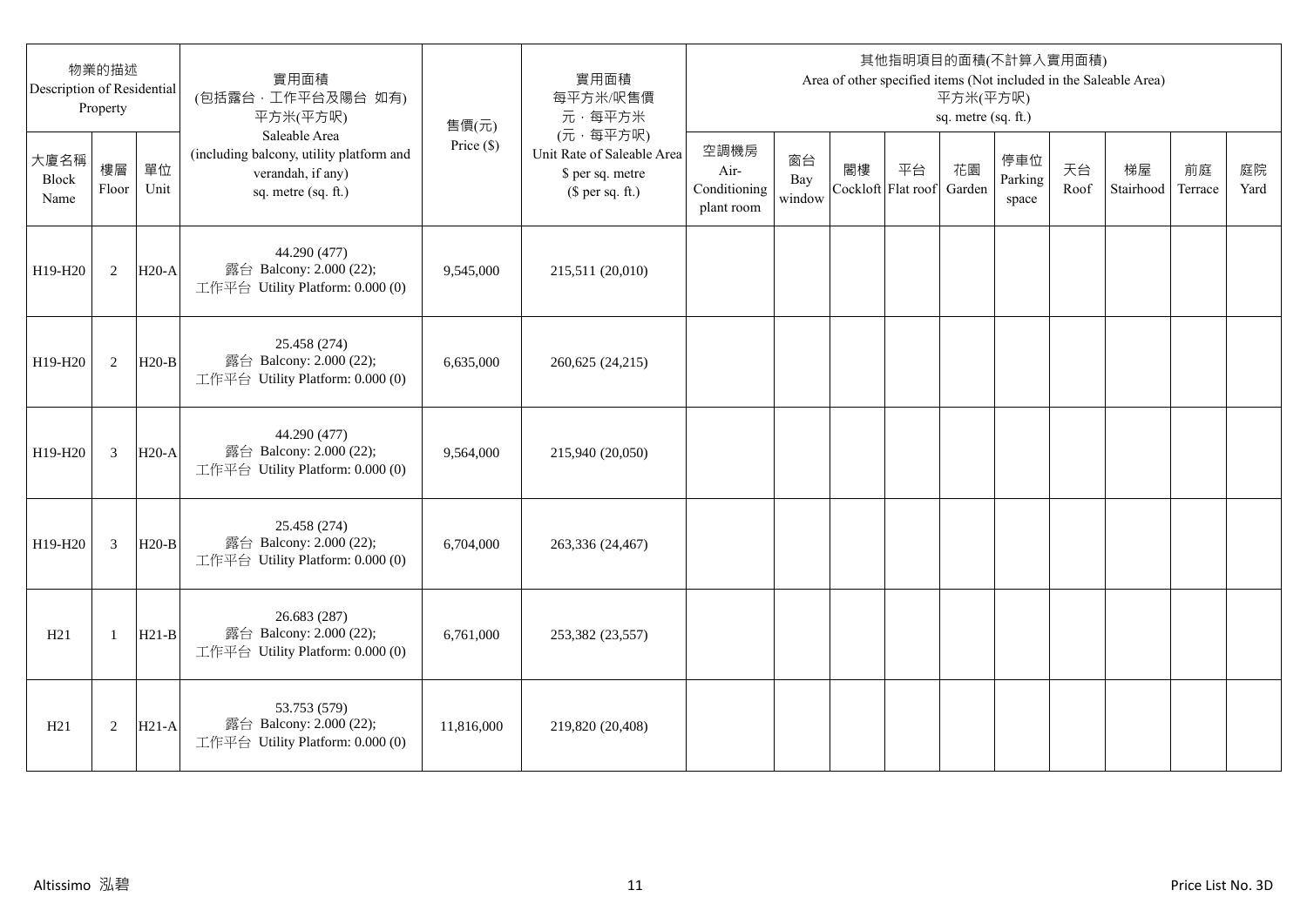| 物業的描述<br>Description of Residential<br>Property |             |            | 實用面積<br>(包括露台·工作平台及陽台 如有)<br>平方米(平方呎)                                                                 | 售價(元)        | 實用面積<br>每平方米/呎售價<br>元·每平方米                                                     | 其他指明項目的面積(不計算入實用面積)<br>Area of other specified items (Not included in the Saleable Area)<br>平方米(平方呎)<br>sq. metre (sq. ft.) |                     |    |                                 |    |                         |            |                 |               |            |
|-------------------------------------------------|-------------|------------|-------------------------------------------------------------------------------------------------------|--------------|--------------------------------------------------------------------------------|-----------------------------------------------------------------------------------------------------------------------------|---------------------|----|---------------------------------|----|-------------------------|------------|-----------------|---------------|------------|
| 大廈名稱<br>Block<br>Name                           | 樓層<br>Floor | 單位<br>Unit | Saleable Area<br>(including balcony, utility platform and<br>verandah, if any)<br>sq. metre (sq. ft.) | Price $(\$)$ | (元·每平方呎)<br>Unit Rate of Saleable Area<br>\$ per sq. metre<br>$$$ per sq. ft.) | 空調機房<br>Air-<br>Conditioning<br>plant room                                                                                  | 窗台<br>Bay<br>window | 閣樓 | 平台<br>Cockloft Flat roof Garden | 花園 | 停車位<br>Parking<br>space | 天台<br>Roof | 梯屋<br>Stairhood | 前庭<br>Terrace | 庭院<br>Yard |
| H21                                             | 2           | $H21-B$    | 26.683 (287)<br>露台 Balcony: 2.000 (22);<br>工作平台 Utility Platform: $0.000(0)$                          | 6,775,000    | 253,907 (23,606)                                                               |                                                                                                                             |                     |    |                                 |    |                         |            |                 |               |            |
| H21                                             | 3           | $H21-A$    | 53.753 (579)<br>露台 Balcony: 2.000 (22);<br>工作平台 Utility Platform: 0.000 (0)                           | 11,840,000   | 220,267 (20,449)                                                               |                                                                                                                             |                     |    |                                 |    |                         |            |                 |               |            |
| H21                                             | 3           | $H21-B$    | 26.683 (287)<br>露台 Balcony: 2.000 (22);<br>工作平台 Utility Platform: $0.000(0)$                          | 6,811,000    | 255,256 (23,732)                                                               |                                                                                                                             |                     |    |                                 |    |                         |            |                 |               |            |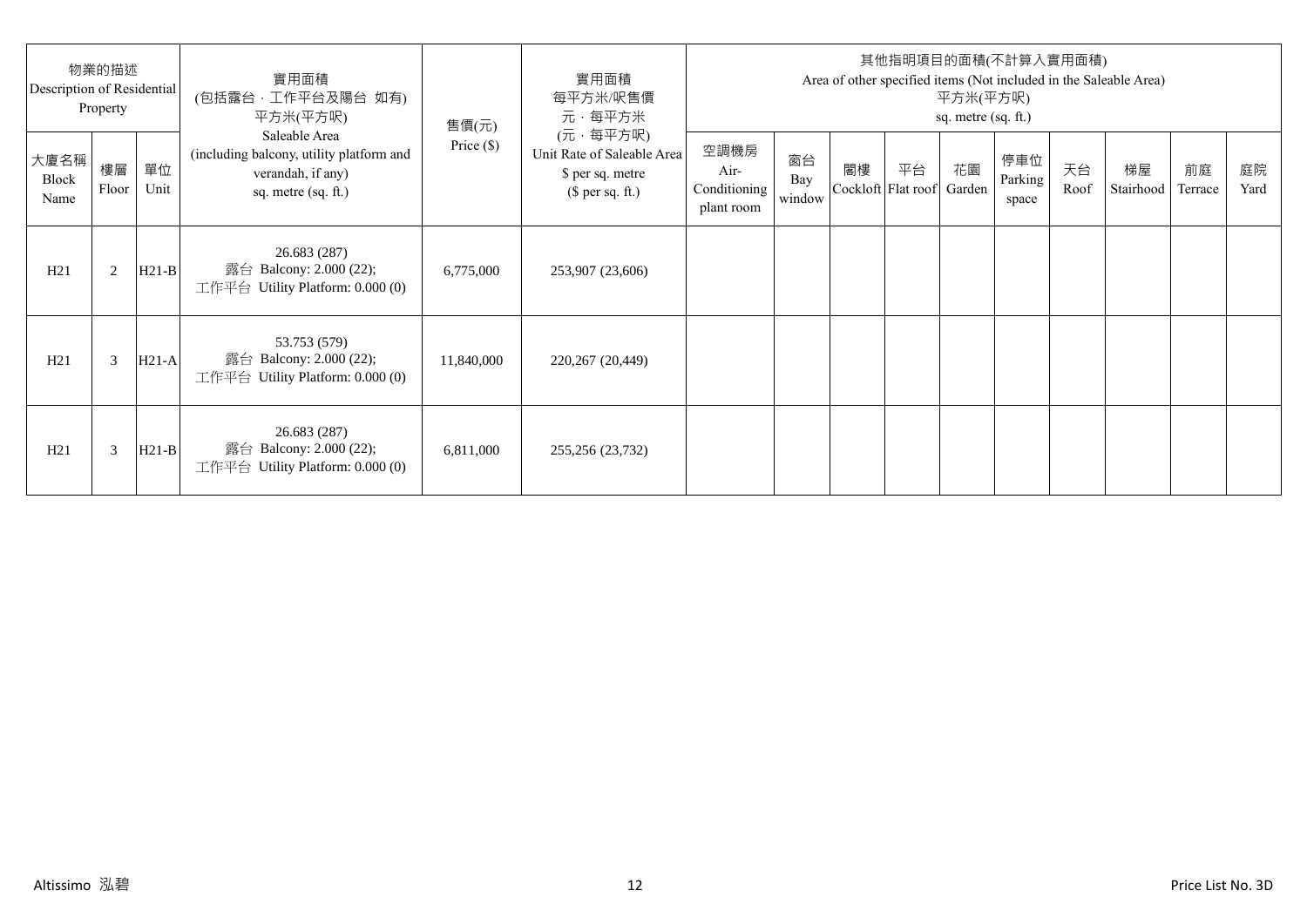#### **第三部份:其他資料 Part 3: Other Information**

#### (1) 準買家應參閱發展項目的售樓說明書,以了解該項目的資料。 Prospective purchasers are advised to refer to the sales brochure for the development for information on the development.

#### $(2)$  根據《一手住宅物業銷售條例》第 52(1)條及第 53(2)及(3)條,

According to sections 52(1) and 53(2) and (3) of the Residential Properties (First-hand Sales) Ordinance, –

#### 第 52(1) 條 / Section 52(1)

在某人就指明住宅物業與擁有人訂立臨時買賣合約時,該人須向擁有人支付售價的 5%的臨時訂金。

A preliminary deposit of 5% of the purchase price is payable by a person to the owner on entering into a preliminary agreement for sale and purchase in respect of the specified residential property with the owner.

#### 第 53(2) 條 / Section 53(2)

————————————————————<br>如某人於某日期訂立臨時買賣合約,並於該日期後的 5 個工作日內,就有關住宅物業簽立買賣合約,則擁有人必須在該日期後的 8 個工作日內,簽立該買賣合約。 If a person executes an agreement for sale and purchase in respect of the residential property within 5 working days after the date on which the person enters into the preliminary agreement for sale and purchase, the owner must execute the agreement for sale and purchase within 8 working days after that date.

#### 第 53(3) 條 / Section 53(3)

如某人於某日期訂立臨時買賣合約時,但沒有於該日期後的 5 個工作日內,就有關住宅物業簽立買賣合約,則 – (i)該臨時合約即告終止;(ii)有關的臨時訂金即予沒收;及 (iii)擁有人

#### 不得就該人沒有簽立買賣合約而針對該人提出進一步申索。

If a person does not execute an agreement for sale and purchase in respect of the residential property within 5 working days after the date on which the person enters into the preliminary agreement for sale and purchase-

(i) the preliminary agreement is terminated; (ii) the preliminary deposit is forfeited; and (iii) the owner does not have any further claim against the person for the failure.

#### (3) 實用面積及屬該住宅物業其他指明項目的面積是按《一手住宅物業銷售條例》第 8 條及附表二第 2 部的計算得出的。

The saleable area and area of other specified items of the residential property are calculated in accordance with section 8 and Part 2 of Schedule 2 to the Residential Properties(First-hand Sales) Ordinance.

#### $(4)(i)$  註:在第 $(4)$   $(a)$ 段中: 「售價」指本價單第二部份中所列之住宅物業的售價,而「成交金額」指將於臨時合約中訂明的住宅物業的實際售價。因應不同支付條款及/或折扣按售 價計算得出之價目,皆以進位到最接近的千位數作為成交金額。

- (b) 「工作日」按《一手住宅物業銷售條例》第 2(1)條所定義。
- (c) 「臨時合約」指臨時買賣合約。
- Note:  $In (d)$ 「正式合約」指正式買賣合約。
- paragraph  $(4)$ : (a) "price" means the price of the residential property set out in Part 2 of this price list, and "transaction price" means the actual price of the residential property to be set out in PASP. The price obtained after applying the relevant terms of payment and/or applicable discount(s) on the price will be rounded up to the nearest thousand to determine the transaction price.
	- (b) "working day" shall be as defined in section 2(1) of the Residential Properties (First-hand Sales) Ordinance.
	- $(c)$ "PASP" means the Preliminary Agreement for Sale and Purchase.
	- (d) "ASP" means the Agreement for Sale and Purchase.

於簽署臨時合約時,買方須繳付相等於成交金額的 5%作為臨時訂金,請帶備港幣\$100,000 銀行本票以支付部份臨時訂金,抬頭請寫「的近律師行」或"Deacons"。請另備支票以 繳付臨時訂金之餘額。

The purchasers shall pay the preliminary deposit equivalent to 5% of the transaction price upon signing of the PASP. Please bring along a cashiers' order of HK\$100,000 made payable to "Deacons" for payment of part of the preliminary deposit. Please also bring along a cheque for payment of the balance of the preliminary deposit.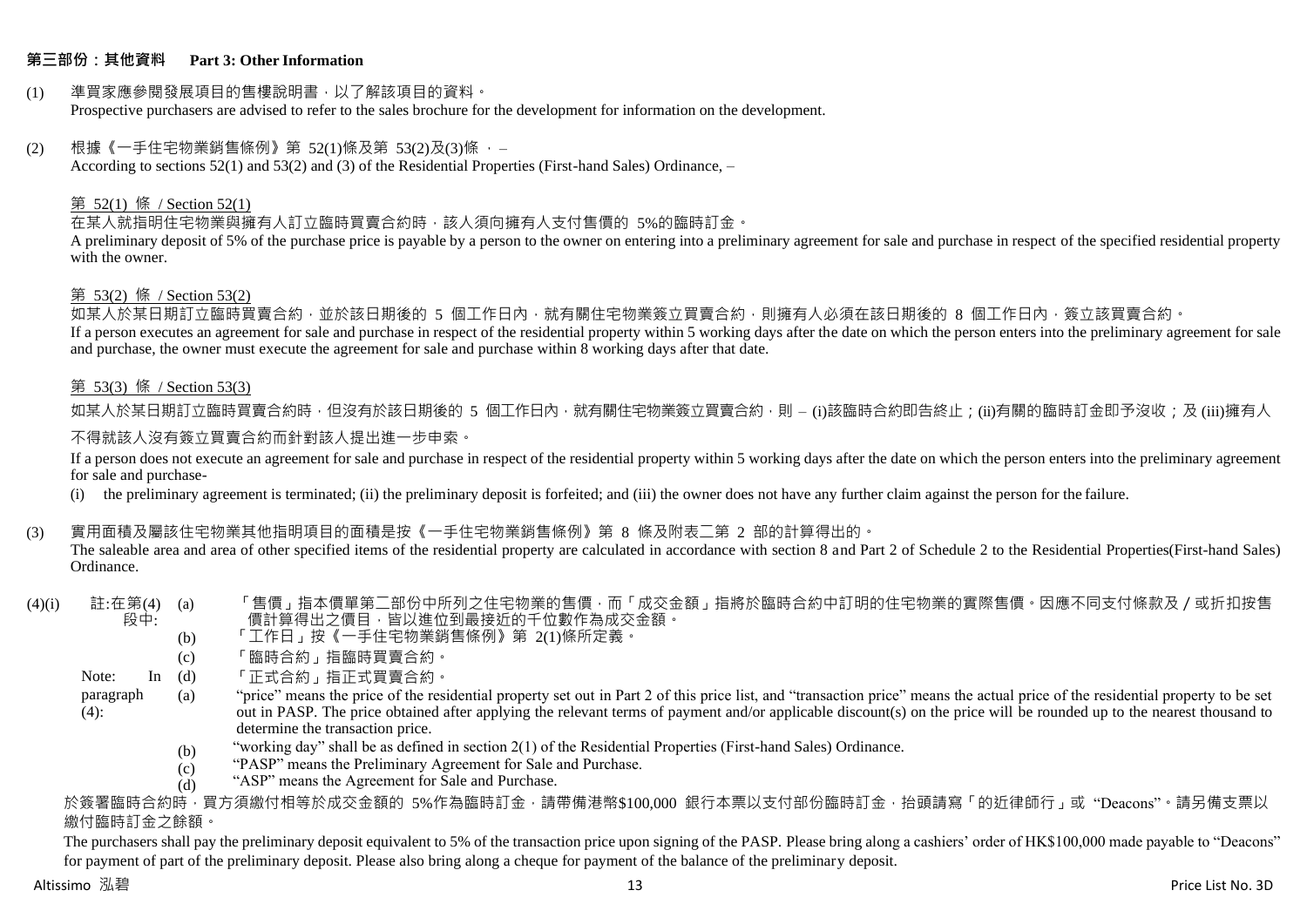#### **支付條款 Terms of Payment**

- (A) 120 天現金優惠付款計劃 120-day Cash Payment Plan (照售價減 10%) (10% discount from the price)
	- (1) 買方須於簽署臨時合約時繳付相等於成交金額 5%作為臨時訂金。買方須於簽署臨時合約後 5 個工作日內簽署正式合約。 The purchaser shall pay the preliminary deposit equivalent to 5% of the transaction price upon signing of the PASP. The ASP shall be signed by the purchaser within 5 working days after signing of the PASP.
	- (2) 買方簽署臨時合約後 30 天內再付成交金額 5%作為加付訂金。 A further 5% of the transaction price being further deposit shall be paid by the purchaser within 30 days after signing of the PASP.
	- (3) 成交金額90%即成交金額餘款於買方簽署臨時合約後120 天內或於賣方就其有能力將有關住宅物業有效地轉讓予買方一事向買方發出書面通知的日期後的14 日內由 買方付清,以較早者為準。

90% of the transaction price being balance of the transaction price shall be paid by the purchaser within 120 days after signing of the PASP or within 14 days after the date of written notification to the purchaser that the vendor is in a position validly to assign the relevant residential property to the purchaser, whichever is earlier.

- (A1) 288 天輕鬆付款計劃 288-day Easy Payment Plan (照售價減 7%) (7% discount from the price)
	- (1) 買方須於簽署臨時合約時繳付相等於成交金額 5%作為臨時訂金。買方須於簽署臨時合約後 5 個工作日內簽署正式合約。 The purchaser shall pay the preliminary deposit equivalent to 5% of the transaction price upon signing of the PASP. The ASP shall be signed by the purchaser within 5 working days after signing of the PASP.
	- (2) 買方簽署臨時合約後 60 天內再付成交金額 5%作為部份成交金額。 A further 5% of the transaction price being part payment of the transaction price shall be paid by the purchaser within 60 days after signing of the PASP.
	- (3) 買方簽署臨時合約後 90 天內再付成交金額 5%作為部份成交金額。

A further 5% of the transaction price being part payment of the transaction price shall be paid by the purchaser within 90 days after signing of the PASP.

(4) 成交金額 85%即成交金額餘款於於買方簽署臨時合約後 288 天內或於賣方就其有能力將有關住宅物業有效地轉讓予買方一事向買方發出通知的日期後的 14 日內由 買方付清,以較早者為準。

85% of the transaction price being balance of the transaction price shall be paid by the purchaser within 288 days after signing of the PASP or within 14 days after the date of notification to the purchaser that the vendor is in a position validly to assign the relevant residential property to the purchaser, whichever is earlier.

(A2) (並無此編號之支付條款)

( No Terms of Payment of such numbering)

#### (A3) 180 天卓越按揭付款計劃 180-day Premium Mortgage Payment Plan (照售價減 6%) (6% discount from the price)

(1) 買方須於簽署臨時合約時繳付相等於成交金額 5%作為臨時訂金。買方須於簽署臨時合約後 5 個工作日內簽署正式合約。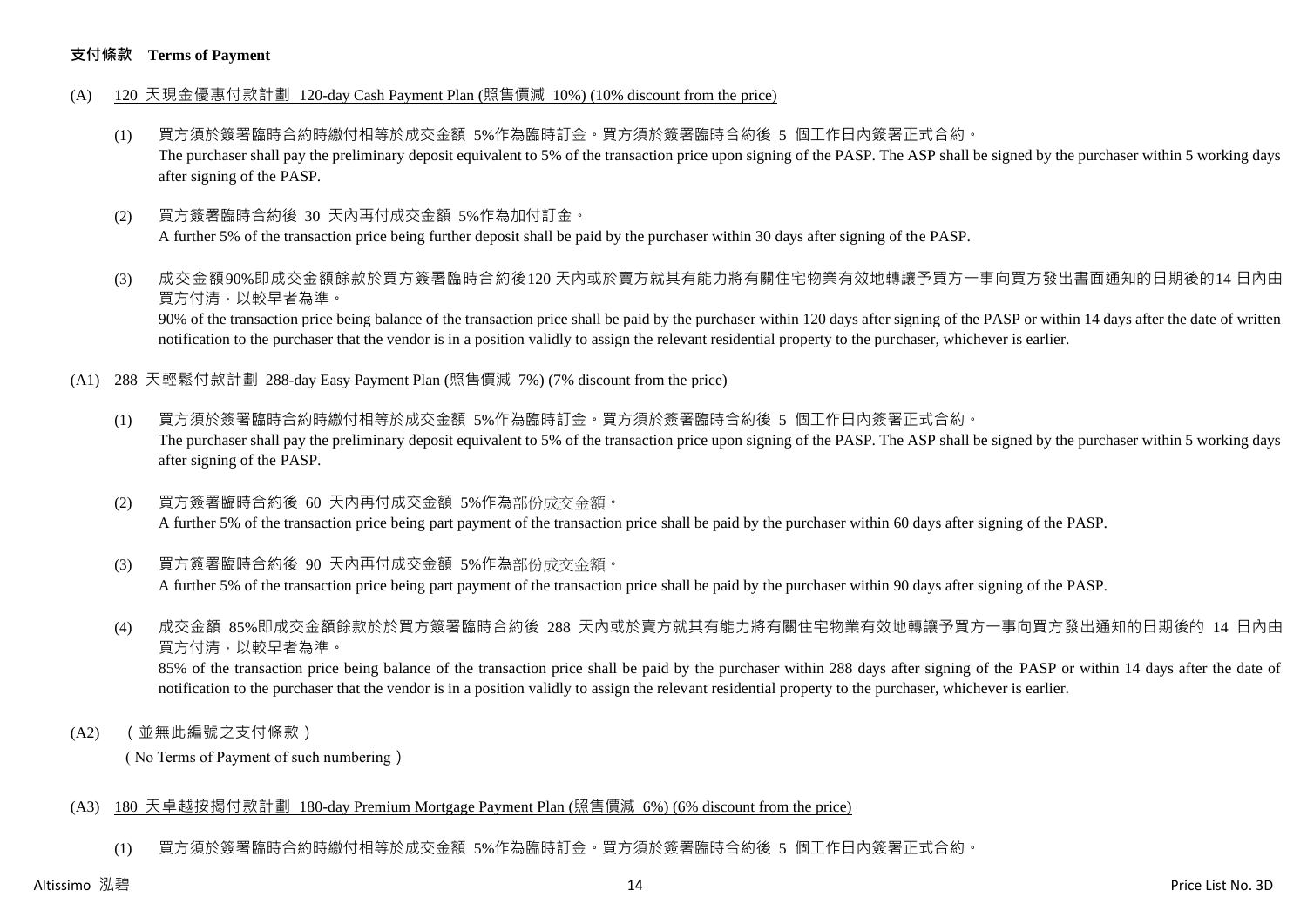The purchaser shall pay the preliminary deposit equivalent to 5% of the transaction price upon signing of the PASP. The ASP shall be signed by the purchaser within 5 working days after signing of the PASP.

(2) 買方簽署臨時合約後 30 天內再付成交金額 5%作為加付訂金。

A further 5% of the transaction price being further deposit shall be paid by the purchaser within 30 days after signing of the PASP.

(3) 成交金額90%即成交金額餘款於買方簽署臨時合約後180 天內或於賣方就其有能力將有關住宅物業有效地轉讓予買方一事向買方發出書面通知的日期後的14 日內由 買方付清,以較早者為準。

90% of the transaction price being balance of the transaction price shall be paid by the purchaser within 180 days after signing of the PASP or within 14 days after the date of written notification to the purchaser that the vendor is in a position validly to assign the relevant residential property to the purchaser, whichever is earlier.

#### **本付款計劃提供「成交金額 75%第一按揭」安排,該安排詳情見第 (4)(iii)(b)段。**

**The arrangements of "First Mortgage for 75% of the transaction price" will be provided under this payment plan. Please see paragraph (4)(iii)(b) for the details of that arrangement.**

#### (A4) 180 天現金優惠付款計劃 180-day Cash Payment Payment Plan (照售價減 9%) (9% discount from the price)

- (1) 買方須於簽署臨時合約時繳付相等於成交金額 5%作為臨時訂金。買方須於簽署臨時合約後 5 個工作日內簽署正式合約。 The purchaser shall pay the preliminary deposit equivalent to 5% of the transaction price upon signing of the PASP. The ASP shall be signed by the purchaser within 5 working days after signing of the PASP.
- (2) 買方簽署臨時合約後 30 天內再付成交金額 5%作為加付訂金。 A further 5% of the transaction price being further deposit shall be paid by the purchaser within 30 days after signing of the PASP.
- (3) 成交金額90%即成交金額餘款於買方簽署臨時合約後180 天內或於賣方就其有能力將有關住宅物業有效地轉讓予買方一事向買方發出書面通知的日期後的14 日內由 買方付清,以較早者為準。

90% of the transaction price being balance of the transaction price shall be paid by the purchaser within 180 days after signing of the PASP or within 14 days after the date of written notification to the purchaser that the vendor is in a position validly to assign the relevant residential property to the purchaser, whichever is earlier.

(B) (並無此編號之支付條款)

( No Terms of Payment of such numbering)

(C) (並無此編號之支付條款)

( No Terms of Payment of such numbering)

(C1) (並無此編號之支付條款)

( No Terms of Payment of such numbering)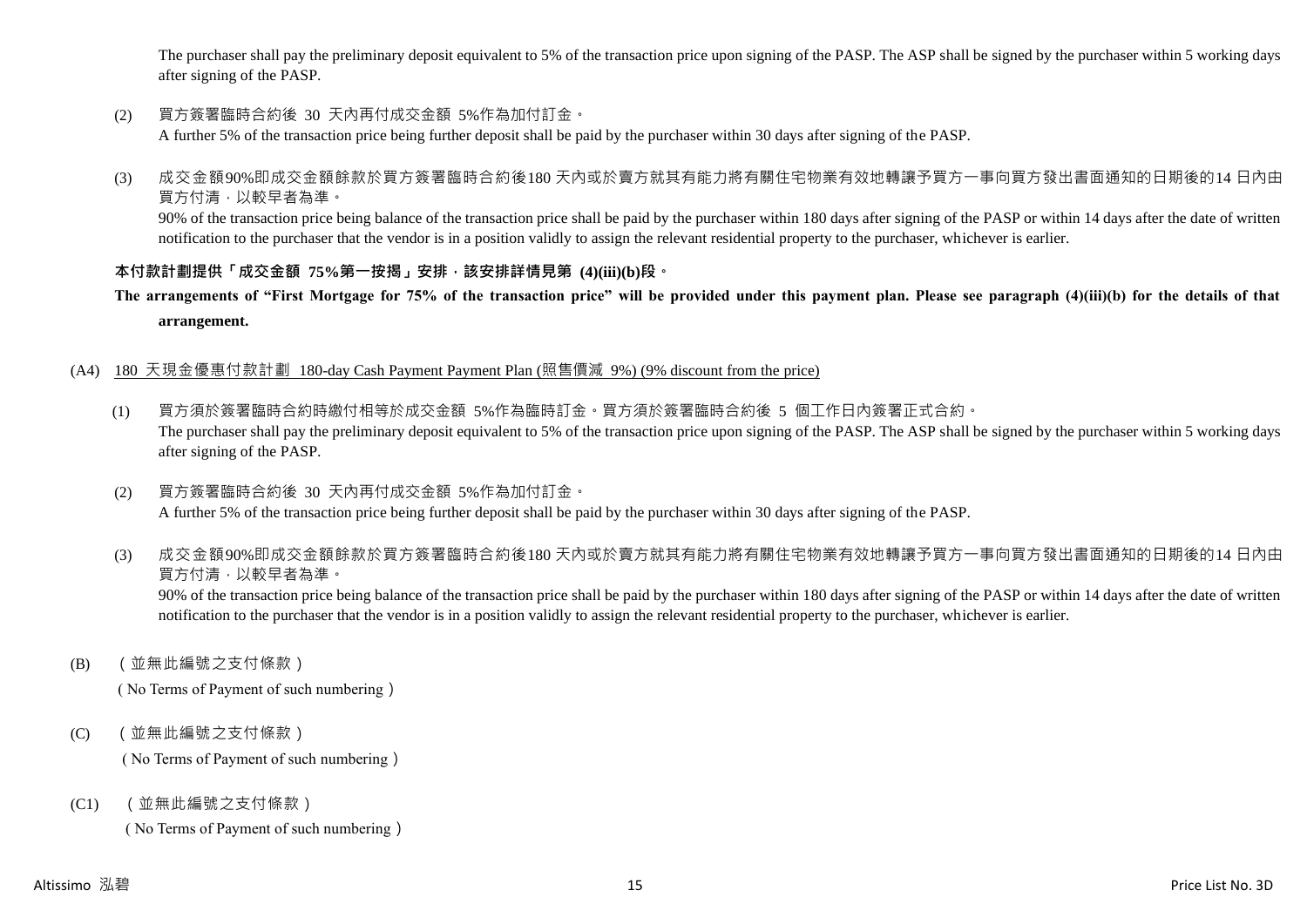#### (C2) 至輕鬆建築期付款計劃 Super Relax Stage Payment Plan (照售價減 5%) (5% discount from the price)

- (1) 買方須於簽署臨時合約時繳付相等於成交金額 5%作為臨時訂金。買方須於簽署臨時合約後 5 個工作日內簽署正式合約。 The purchaser shall pay the preliminary deposit equivalent to 5% of the transaction price upon signing of the PASP. The ASP shall be signed by the purchaser within 5 working days after signing of the PASP.
- (2) 買方簽署臨時合約後 60 天內再付成交金額 5%作為加付訂金。 A further 5% of the transaction price being further deposit shall be paid by the purchaser within 60 days after signing of the PASP.
- (3) 買方簽署臨時合約後 90 天內再付成交金額 1%作為部份成交金額。 A further 1% of the transaction price being part payment of the transaction price shall be paid by the purchaser within 90 days after signing of the PASP.
- (4) 買方簽署臨時合約後 120 天內再付成交金額 1%作為部份成交金額。 A further 1% of the transaction price being part payment of the transaction price shall be paid by the purchaser within 120 days after signing of the PASP.
- (5) 買方簽署臨時合約後 150 天內再付成交金額 1%作為部份成交金額。

A further 1% of the transaction price being part payment of the transaction price shall be paid by the purchaser within 150 days after signing of the PASP.

- (6) 買方簽署臨時合約後 180 天內再付成交金額 2%作為部份成交金額。 A further 2% of the transaction price being part payment of the transaction price shall be paid by the purchaser within 180 days after signing of the PASP.
- (7) 成交金額 85%即成交金額餘款於賣方就其有能力將有關住宅物業有效地轉讓予買方一事向買方發出書面通知的日期後的 14 日內由買方付清。 85% of the transaction price being balance of the transaction price shall be paid by the purchaser within 14 days after the date of written notification to the purchaser that the vendor is in a position validly to assign the relevant residential property to the purchaser.

#### **本付款計劃提供「成交金額 75%第一按揭」安排,該安排詳情見第 (4)(iii)(b)段。**

#### **The arrangements of "First Mortgage for 75% of the transaction price" will be provided under this payment plan. Please see paragraph (4)(iii)(b) for the details of that arrangement.**

(C3) (並無此編號之支付條款)

( No Terms of Payment of such numbering)

- (C4) 建築期 1+2 按付款計劃 1 plus 2 mortgage with Stage Payment Plan (照售價減 4.5%) (4.5% discount from the price)
	- (1) 買方須於簽署臨時合約時繳付相等於成交金額 5%作為臨時訂金。買方須於簽署臨時合約後 5 個工作日內簽署正式合約。 The purchaser shall pay the preliminary deposit equivalent to 5% of the transaction price upon signing of the PASP. The ASP shall be signed by the purchaser within 5 working days after signing of the PASP.
	- (2) 買方簽署臨時合約後 60 天內再付成交金額 5%作為加付訂金。 A further 5% of the transaction price being further deposit shall be paid by the purchaser within 60 days after signing of the PASP.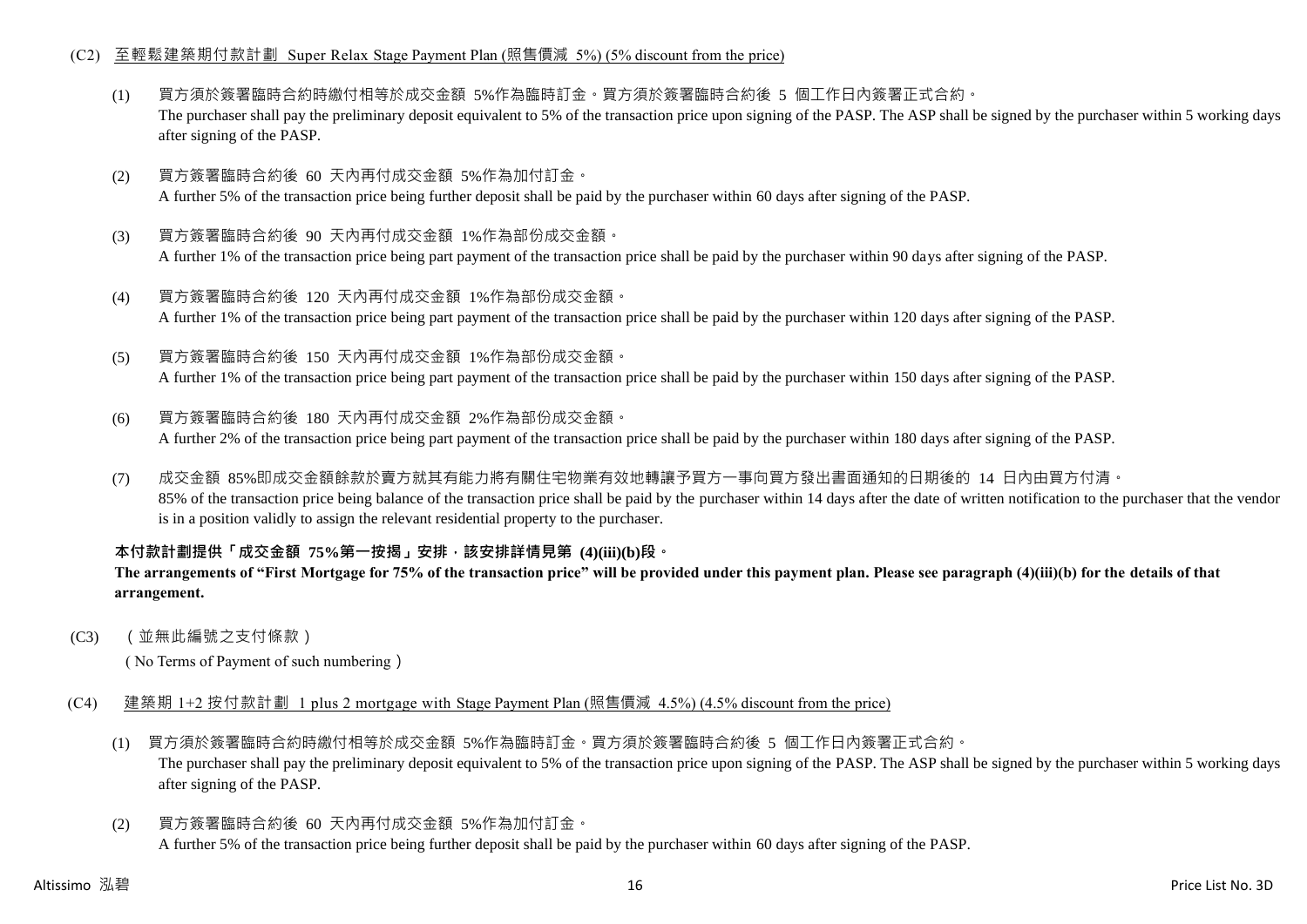- (3) 買方簽署臨時合約後 90 天內再付成交金額 1%作為部份成交金額。 A further 1% of the transaction price being part payment of the transaction price shall be paid by the purchaser within 90 days after signing of the PASP.
- (4) 買方簽署臨時合約後 120 天內再付成交金額 1%作為部份成交金額。 A further 1% of the transaction price being part payment of the transaction price shall be paid by the purchaser within 120 days after signing of the PASP.
- (5) 買方簽署臨時合約後 150 天內再付成交金額 1%作為部份成交金額。 A further 1% of the transaction price being part payment of the transaction price shall be paid by the purchaser within 150 days after signing of the PASP.
- (6) 買方簽署臨時合約後 180 天內再付成交金額 2%作為部份成交金額。

A further 2% of the transaction price being part payment of the transaction price shall be paid by the purchaser within 180 days after signing of the PASP.

(7) 成交金額 85%即成交金額餘款於賣方就其有能力將有關住宅物業有效地轉讓予買方一事向買方發出書面通知的日期後的 14 日內由買方付清。 85% of the transaction price being balance of the transaction price shall be paid by the purchaser within 14 days after the date of written notification to the purchaser that the vendor is in a position validly to assign the relevant residential property to the purchaser.

#### **本付款計劃提供「成交金額 75%第一按揭」安排,該安排詳情見第 (4)(iii)(b)段。**

**The arrangements of "First Mortgage for 75% of the transaction price" will be provided under this payment plan. Please see paragraph (4)(iii)(b) for the details of that arrangement.**

#### **本付款計劃提供「成交金額 10%第二按揭」安排,該安排詳情見第 (4)(iii)(c)段。**

**The arrangements of "Second Mortgage for 10% of the transaction price" will be provided under this payment plan. Please see paragraph (4)(iii)(c) for the details of that arrangement.**

#### (C5) 5%首置建築期付款計劃 5% Easy-pay Stage Payment Plan (照售價減 5%) (5% discount from the price)

- (1) 買方須於簽署臨時合約時繳付相等於成交金額 5%作為臨時訂金。買方須於簽署臨時合約後 5 個工作日內簽署正式合約。 The purchaser shall pay the preliminary deposit equivalent to 5% of the transaction price upon signing of the PASP. The ASP shall be signed by the purchaser within 5 working days after signing of the PASP.
- (2) 買方簽署臨時合約後 30 天內再付成交金額 1%作為加付訂金。 A further 1% of the transaction price being further deposit shall be paid by the purchaser within 30 days after signing of the PASP.
- (3) 買方簽署臨時合約後 90 天內再付成交金額 1%作為部份成交金額。 A further 1% of the transaction price being part payment of the transaction price shall be paid by the purchaser within 90 days after signing of the PASP.
- (4) 買方簽署臨時合約後 180 天內再付成交金額 1%作為部份成交金額。 A further 1% of the transaction price being part payment of the transaction price shall be paid by the purchaser within 180 days after signing of the PASP.
- (5) 買方簽署臨時合約後 240 天內再付成交金額 1%作為部份成交金額。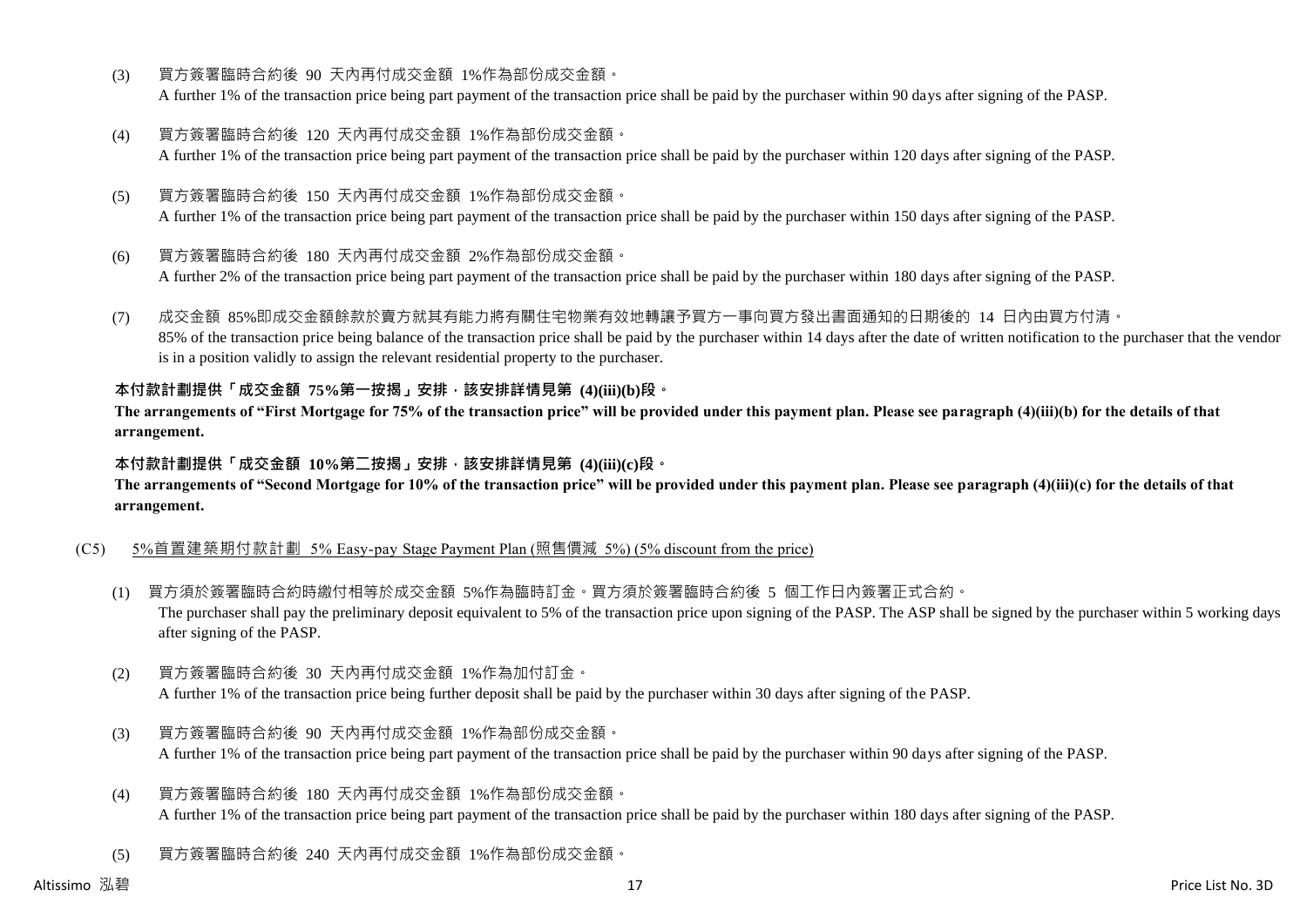A further 1% of the transaction price being part payment of the transaction price shall be paid by the purchaser within 240 days after signing of the PASP.

- (6) 買方簽署臨時合約後 270 天內再付成交金額 1%作為部份成交金額。 A further 1% of the transaction price being part payment of the transaction price shall be paid by the purchaser within 270 days after signing of the PASP.
- (7) 成交金額 90%即成交金額餘款於賣方就其有能力將有關住宅物業有效地轉讓予買方一事向買方發出書面通知的日期後的 14 日內由買方付清。 90% of the transaction price being balance of the transaction price shall be paid by the purchaser within 14 days after the date of written notification to the purchaser that the vendor is in a position validly to assign the relevant residential property to the purchaser.

#### (C6) 5%首置建築期二按付款計劃 5% Easy-pay Mortgage Stage Payment Plan (照售價減 4%) (4% discount from the price)

- (1) 買方須於簽署臨時合約時繳付相等於成交金額 5%作為臨時訂金。買方須於簽署臨時合約後 5 個工作日內簽署正式合約。 The purchaser shall pay the preliminary deposit equivalent to 5% of the transaction price upon signing of the PASP. The ASP shall be signed by the purchaser within 5 working days after signing of the PASP.
- (2) 買方簽署臨時合約後 30 天內再付成交金額 1%作為加付訂金。 A further 1% of the transaction price being further deposit shall be paid by the purchaser within 30 days after signing of the PASP.
- (3) 買方簽署臨時合約後 90 天內再付成交金額 1%作為部份成交金額。 A further 1% of the transaction price being part payment of the transaction price shall be paid by the purchaser within 90 days after signing of the PASP.
- (4) 買方簽署臨時合約後 180 天內再付成交金額 1%作為部份成交金額。 A further 1% of the transaction price being part payment of the transaction price shall be paid by the purchaser within 180 days after signing of the PASP.
- (5) 買方簽署臨時合約後 240 天內再付成交金額 1%作為部份成交金額。 A further 1% of the transaction price being part payment of the transaction price shall be paid by the purchaser within 240 days after signing of the PASP.
- (6) 買方簽署臨時合約後 270 天內再付成交金額 1%作為部份成交金額。 A further 1% of the transaction price being part payment of the transaction price shall be paid by the purchaser within 270 days after signing of the PASP.
- (7) 成交金額 90%即成交金額餘款於賣方就其有能力將有關住宅物業有效地轉讓予買方一事向買方發出書面通知的日期後的 14 日內由買方付清。 90% of the transaction price being balance of the transaction price shall be paid by the purchaser within 14 days after the date of written notification to the purchaser that the vendor is in a position validly to assign the relevant residential property to the purchaser.

#### **本付款計劃提供「成交金額 30%第二按揭」安排,該安排詳情見第 (4)(iii)(d)段。**

**The arrangements of "Second Mortgage for 30% of the transaction price" will be provided under this payment plan. Please see paragraph (4)(iii)(d) for the details of that arrangement.**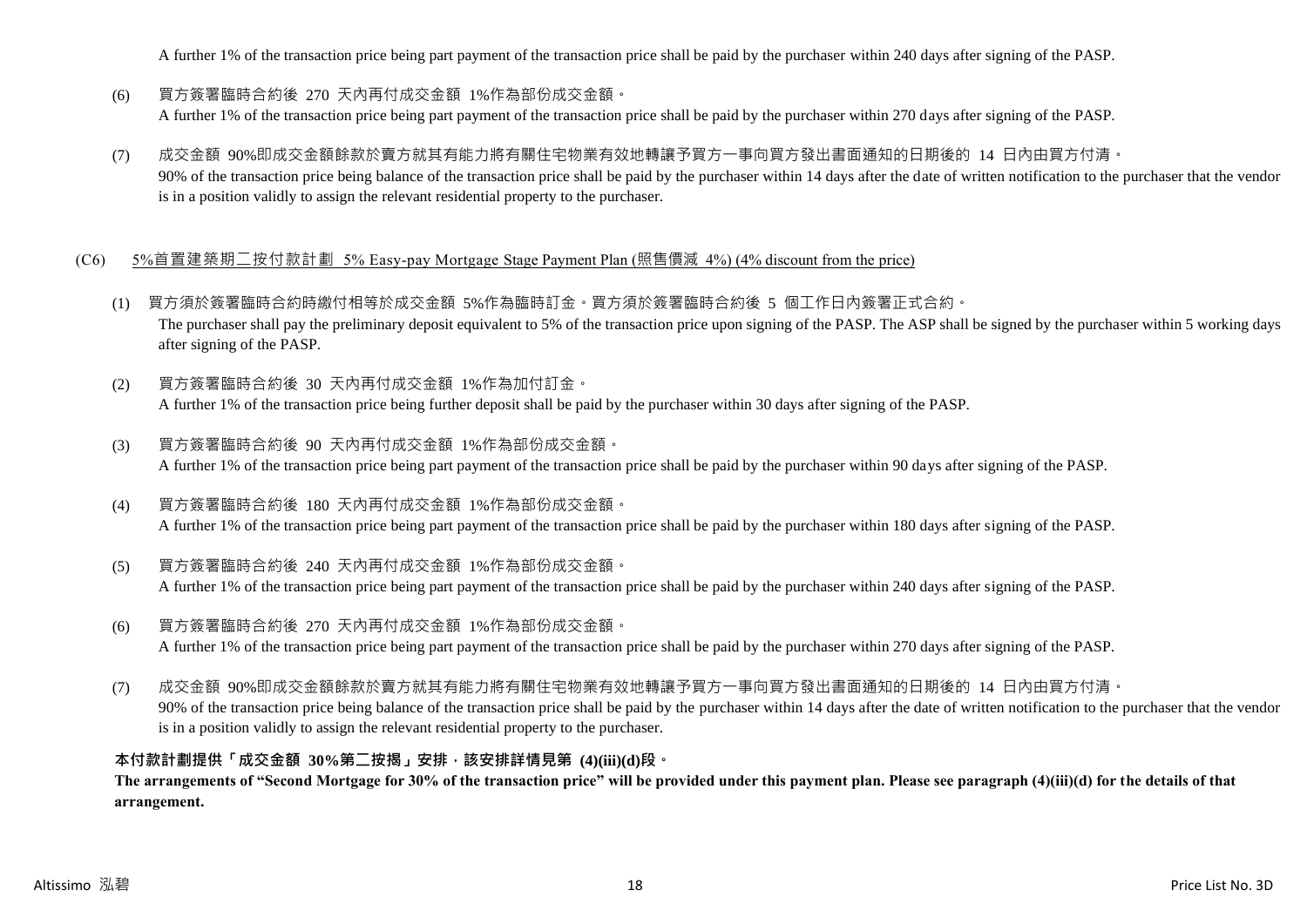#### (C7) 2 年無憂回報補貼建築期付款計劃 2 -Year Hassle-free Cash-Return Subsidy Stage Payment Plan (照售價減 1.5%) (1.5% discount from the price)

(1) 買方須於簽署臨時合約時繳付相等於成交金額 5%作為臨時訂金。買方須於簽署臨時合約後 5 個工作日內簽署正式合約。

The purchaser shall pay the preliminary deposit equivalent to 5% of the transaction price upon signing of the PASP. The ASP shall be signed by the purchaser within 5 working days after signing of the PASP.

- (2) 買方簽署臨時合約後 60 天內再付成交金額 5%作為加付訂金。 A further 5% of the transaction price being further deposit shall be paid by the purchaser within 60 days after signing of the PASP.
- (3) 買方簽署臨時合約後 90 天內再付成交金額 5%作為部份成交金額。 A further 5% of the transaction price being part payment of the transaction price shall be paid by the purchaser within 90 days after signing of the PASP.
- (4) 成交金額 85%即成交金額餘款於賣方就其有能力將有關住宅物業有效地轉讓予買方一事向買方發出書面通知的日期後的 14 日內由買方付清。 85% of the transaction price being balance of the transaction price shall be paid by the purchaser within 14 days after the date of written notification to the purchaser that the vendor is in a position validly to assign the relevant residential property to the purchaser.
- (C8) 3 年無憂回報補貼建築期付款計劃 3 -Year Hassle-free Cash-Return Subsidy Stage Payment Plan (照售價減 2%) (2% discount from the price)
	- (1) 買方須於簽署臨時合約時繳付相等於成交金額 5%作為臨時訂金。買方須於簽署臨時合約後 5 個工作日內簽署正式合約。 The purchaser shall pay the preliminary deposit equivalent to 5% of the transaction price upon signing of the PASP. The ASP shall be signed by the purchaser within 5 working days after signing of the PASP.
	- (2) 買方簽署臨時合約後 60 天內再付成交金額 5%作為加付訂金。 A further 5% of the transaction price being further deposit shall be paid by the purchaser within 60 days after signing of the PASP.
	- (3) 買方簽署臨時合約後 90 天內再付成交金額 5%作為部份成交金額。 A further 5% of the transaction price being part payment of the transaction price shall be paid by the purchaser within 90 days after signing of the PASP.
	- (4) 成交金額 85%即成交金額餘款於賣方就其有能力將有關住宅物業有效地轉讓予買方一事向買方發出書面通知的日期後的 14 日內由買方付清。 85% of the transaction price being balance of the transaction price shall be paid by the purchaser within 14 days after the date of written notification to the purchaser that the vendor is in a position validly to assign the relevant residential property to the purchaser.

#### (ii) **售價獲得折扣的基礎**

**The basis on which any discount on the price is available**

- (a) 見 4(i) See 4(i)
- (b) 「置業售價折扣」:額外售價 2%折扣優惠

(只適用於 120 天現金優惠付款計劃、288 天輕鬆付款計劃、180 天卓越按揭付款計劃及 180 天現金優惠付款計劃) "Home Purchase Price Discount": An extra 2% discount from the price. (Only applicable to 120-day Cash Payment Plan, 288-day Easy Payment Plan, 180-day Premium Mortgage Payment Plan and 180-day Cash Payment Plan)

(c) 「限時置業售價折扣」:於 2020 年 3 月 31 日或之前簽署臨時合約購買本價單中之指明住宅物業之買方可獲額外售價 4%折扣優惠。 (只適用於 5%首置建築期付款計劃、5%首置建築期二按付款計劃、2 年無憂回報補貼建築期付款計劃及 3 年無憂回報補貼建築期付款計劃)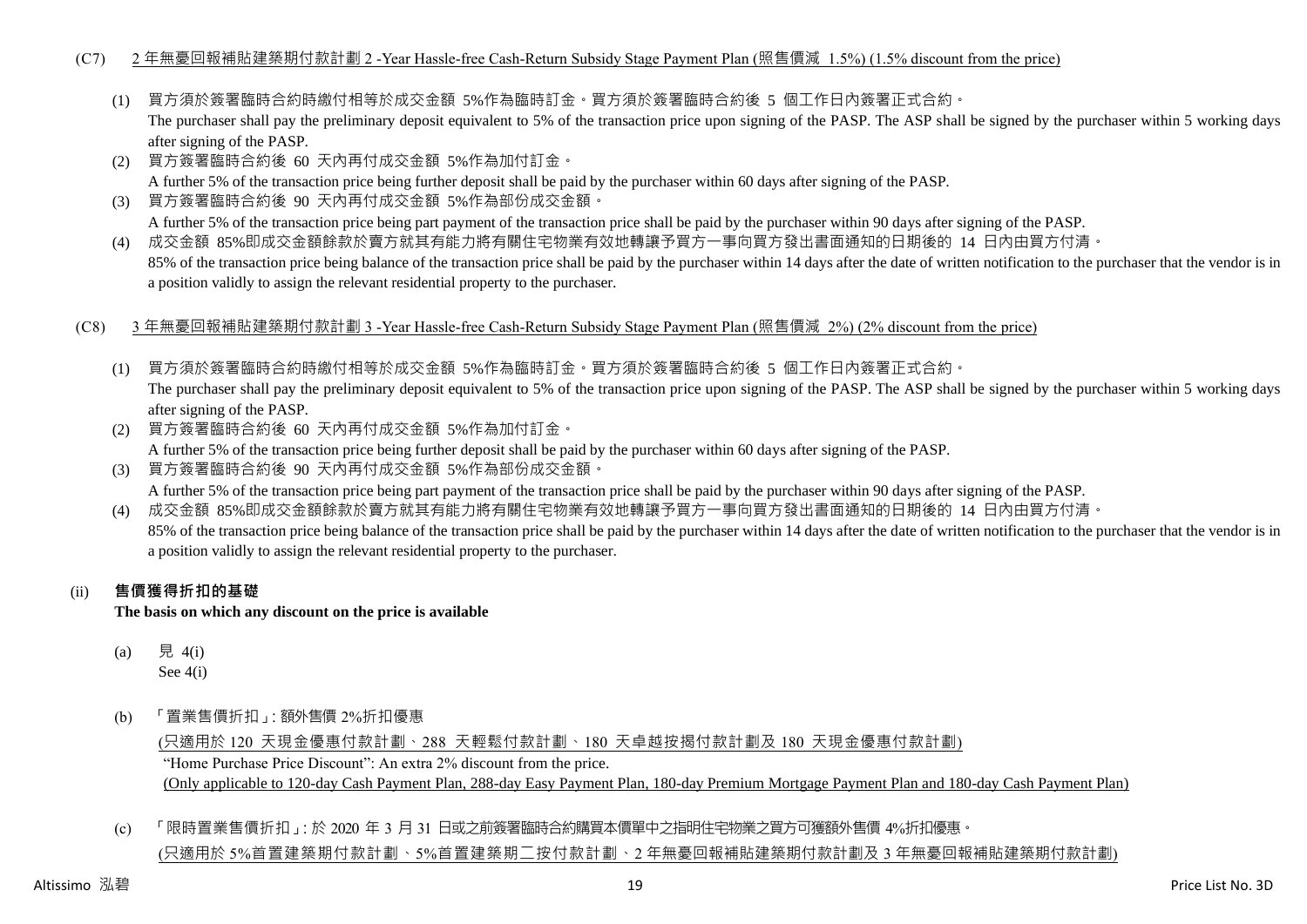"First Home Purchase Price Discount": An extra 4% discount from the price would be offered to the purchasers who sign the PASP to purchase a specified residential property listed in this price list on or before 31st March 2020.

(Only applicable to 5% Easy-pay Stage Payment Plan, 5% Easy-pay Mortgage Stage Payment Plan, 2 -Year Hassle-free Cash-Return Subsidy Stage Payment Plan and 3 -Year Hassle-free Cash-Return Subsidy Stage Payment Plan)

(d) 員工置業折扣 Staff Purchasing Discount

如買方(或構成買方之任何人士)屬任何「員工合資格人士」,並且沒有委任地產代理就購入住宅物業代其行事,可獲額外 5% 售價折扣優惠,折扣優惠受相關公司內 部條款約束。

If the purchaser (or any person comprising the purchaser) is a "Qualified Staff", provided that the purchaser did not appoint any estate agent to act for him/her in the purchase of the residential property, an extra 5% discount on the Price would be offered, subject to the internal regulation of Respective Related Parties.

「員工合資格人士」指碧桂園控股有限公司及其附屬公司、宏安集團有限公司及其附屬公司、宏安地產有限公司、位元堂藥業控股有限公司、易易壹金融集團有限公 司、中國農產品交易有限公司或中國建築國際集團及其附屬公司之任何董事、員工及其直系親屬(任何個人的配偶、父母、子女、兄弟及姐妹為該個人之「直系親屬」, 惟須提供令賣方滿意的有關證明文件 以茲證明有關關係,且賣方對是否存在近親關係保留最終決定權)。

"Qualified Staff" means any director or employee (and his/her close family member (a spouse, parent, child, brother and sister of a person is a "close family member" of that person provided that the relevant supporting documents to the satisfaction of the Vendor must be provided to prove the relationship concerned and that the Vendor reserves the final right to decide whether or not such relationship exists)) of any of Country Garden Holdings Company Limited and its subsidiaries, Wang On Group Limited and its subsidiaries, Wang On Properties Limited, Wai Yuen Tong Medicine Holdings Limited, Easy One Financial Group Limited, China Agri-Products Exchange Limited and China State Construction International Holdings Ltd. and its subsidiaries.

買方須在遞交購樓意向登記表格時或前提供令賣方滿意的證據証明其為「員工合資格人士」及(如適用)直系親屬關係,賣方就相關買方是否「員工合資格人士」及 (如適用)存在直系親屬關係有最終決定權,而賣方之決定為最終及對買方具有約束力。

The purchaser shall on or before submission of the Registration of Intent form on the spot provide evidence for proof of being a (if applicable) "Qualified Staff" to the satisfaction of the Vendor and in this respect the Vendor shall have absolute discretion and the Vendor's decision shall be final and binding on the purchaser.

#### (iii) **可就購買發展項目中的指明住宅物業而連帶獲得的任何贈品、財務優惠或利益**

**Any gift, or any financial advantage or benefit, to be made available in connection with the purchase of a specified residential property in the Development**

- (a) 見 4(i) 及 4(ii) See  $4(i)$  and  $4(ii)$
- (b) 「成交金額 75%第一按揭」

"First Mortgage for 75% of the transaction price"

**只適用於第(4)(i)(A3)、第(4)(i)(C2)段及第(4)(i)(C4)段之付款計劃。 Only applicable to the payment plan under paragraphs (4)(i)(A3) , (4)(i)(C2) and (4)(i)(C4).**

買方可向賣方介紹之財務機構或賣方指定的其它公司(「介紹之第一承按人」)申請最高達成交金額之 75%之第一按揭(「第一按揭貸款」)。第一按揭貸款及其申請受以下 條款及條件規限:

The purchaser may apply to the financial institution referred by the Vendor or any other company designated by the Vendor (the "Referred First Mortgagee") for first mortgage with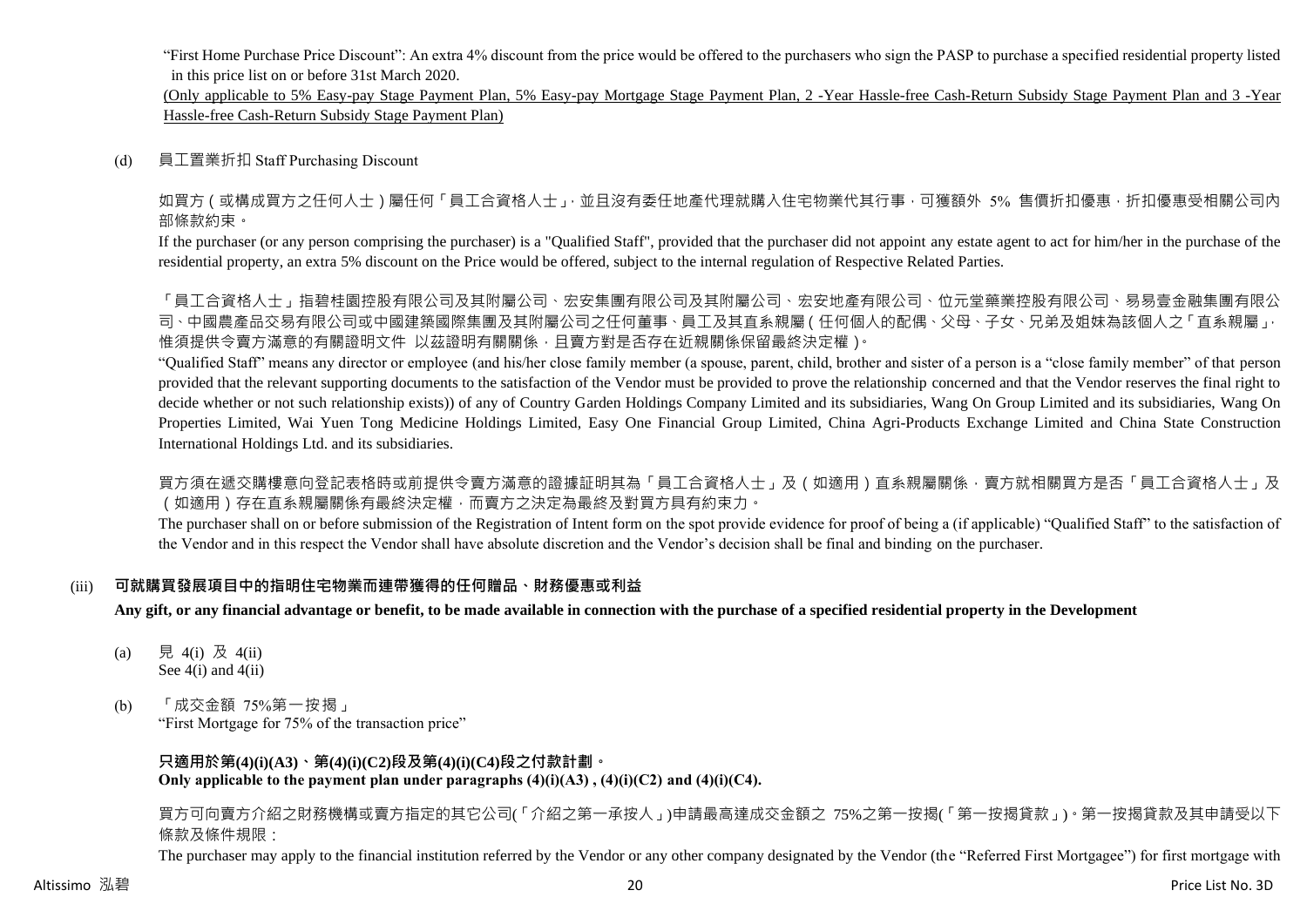a maximum loan amount equivalent to 75% of the transaction price (the "First Mortgage Loan"). The First Mortgage and its application are subject to the following terms and conditions:

- (1) 買方必須於付清成交金額餘款之日起計最少 60 日前以指定的申請書向介紹之第一承按人申請第一按揭貸款。 The purchaser shall by prescribed form apply to the Referred First Mortgagee for the First Mortgage Loan, not less than 60 days before the due date of payment of the balance of the transaction price.
- (2) 買方須依照介紹之第一承按人之要求提供足夠之入息證明文件。 The purchaser shall provide sufficient proof of income in accordance with the requirements of the Referred First Mortgagee.
- (3) 買方須以所購之發展項目住宅物業之第一衡平法按揭及第一法定按揭作抵押。 The First Mortgage Loan shall be secured by a first equitable mortgage and a first legal mortgage over the residential property in the Development purchased by the purchaser.
- (4) 第一按揭貸款年期最長為 25年。 The maximum tenor of the First Mortgage Loan shall not exceed 25 years.
- (5) 第一按揭貸款首 24 個月之年利率以介紹之第一承按人引用之最優惠利率(P)減 2% (P-2%)計算。其後的年利率以最優惠利率(P)加 2.375%(P+2.375%)計算。P 為 浮動利率,於本價單日期 P 為每年 5.375%。最終按揭利率以介紹之第一承按人審批結果而定,賣方並無就其作出,亦不得被視為就其作出任何不論明示或隱含 之陳述、承諾或保證。

The interest rate of the first 24 months of the First Mortgage Loan shall be Prime Rate (P) quoted by the Referred First Mortgagee minus 2% (P-2%). The interest rate for the rest of the term of the First Mortgage Loan shall be Prime Rate (P) plus 2.375% (P+2.375%). P is subject to fluctuation. P as at the date of this price list is 5.375% per annum. The final mortgage rate will be subject to final approval by the Referred First Mortgagee. No representation, undertaking or warranty, whether express or implied, is given, or shall be deemed to have been given by the Vendor in respect thereof.

(6) 第一按揭貸款之文件必須由介紹之第一承按人指定之律師行辦理,並由買方負責有關律師費用及其他開支。

All legal documents in relation to the First Mortgage Loan must be prepared by the solicitors' firm designated by the Referred First Mortgagee. All legal costs and other expenses incurred shall be paid by the Purchaser.

- (7) 買方於決定選擇此安排前,請先向介紹之第一承按人查詢清楚按揭條款及條件、批核條件及申請手續。 The purchaser is advised to enquire with the Referred First Mortgagee on details of the terms and conditions of the mortgage, approval conditions and application procedures of the First Mortgage before choosing this arrangement.
- (8) 第一按揭貸款條款及批核條件僅供參考,介紹之第一承按人保留不時更改第一按揭貸款條款及批核條件的權利。 The terms and conditions and approval conditions of the First Mortgage Loan are for reference only, the Referred First Mortgagee reserves the right to change the terms and conditions and approval conditions of the First Mortgage Loan from time to time as it sees fit.
- (9) 有關第一按揭貸款之批核與否及借貸條款以介紹之第一承按人之最終決定為準,與賣方無關,且於任何情況賣方均無需為此負責。賣方並無或不得被視為就第一 按揭貸款之按揭條款及條件以及申請之批核作出任何不論明示或隱含之陳述、承諾或保證。不論貸款獲批與否,買方仍須按正式合約完成交易及付清成交金額餘 款。

The terms and conditions and the approval of applications for the First Mortgage Loan are subject to the final decision of the Referred First Mortgagee, and are not related to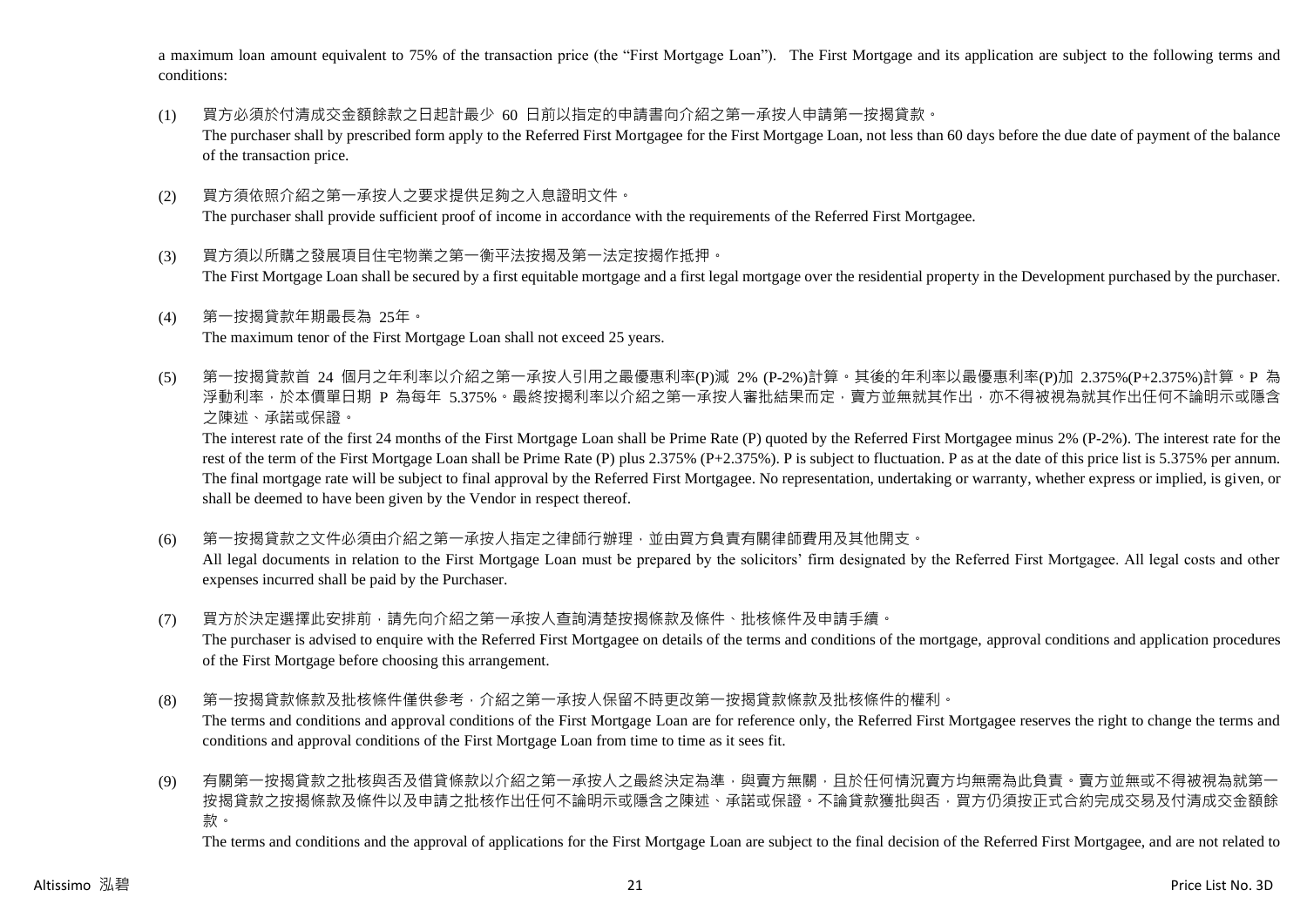the Vendor (who shall under no circumstances be responsible therefor). No representation, undertaking or warranty, whether express or implied, is given, or shall be deemed to have been given by Vendor in respect of the terms and conditions and the approval of applications for the First Mortgage Loan. Regardless the First Mortgage Loan is granted or not, the purchaser(s) shall complete the sale and purchase in accordance with the ASP and pay the balance of the transaction price.

(c) 「成交金額 10%第二按揭」 "Second Mortgage for 10% of the transaction price"

#### **只適用於第(4)(i)(C4)段之付款計劃。**

**Only applicable to the payment plans under paragraphs (4)(i)(C4).**

買方可向賣方介紹之財務機構或賣方指定的其它公司(「介紹之第二承按人」) 申請最高達成交額之 10%之第二按揭,基本條款如下:

The Purchaser may apply to the financial institution referred by the Vendor or any other company designated by the Vendor (the "Referred Second Mortgagee") for second mortgage with a maximum loan amount equivalent to 10% of the Transaction Price (the "Second Mortgage"). The Second Mortgage and its application are subject to the following terms and conditions:

(1) 買方必須於付清成交金額餘款之日起計最少 60 日前以指定的申請書向介紹之第二承按人申請按揭貸款。

The purchaser(s) shall by prescribed form apply to the Referred Second Mortgagee for mortgage loan, not less than 60 days before the due date of payment of the balance of the transaction price.

(2) 買方須依照介紹之第二承按人之要求提供足夠之入息證明文件。

The purchaser shall provide sufficient proof of income in accordance with the requirements of the Referred Second Mortgagee.

(3) 第二按揭貸款年期最長為 5 年或與第一按揭貸款同等年期,以較短者為準

The maximum tenor of second mortgage loan shall be 5 years or the same tenor of first mortgage loan, whichever is the shorter.

(4) 第二按揭首 24 個月之年利率以介紹之第二承按人引用之最優惠利率(P)減 2.75% (P-2.75%)計算。其後的年利率以最優惠利率(P)加 2.375%(P+2.375%)計算計算。 P 為浮動利率,於本價 單日期 P 為每年 5.375%。最終按揭利率以介紹之第<sup>一</sup>承按人審批結果而定,賣方並無就其作出,亦不得被視為就其作出任何不論明示或 隱含之陳述、承諾或保證。

The interest rate of the first 24 months of the Second Mortgage shall be Prime Rate (P) quoted by the Referred Second Mortgagee minus 2.75% (P-2.75%). The interest rate for the rest of the term of the Second Mortgage shall be Prime Rate (P) plus 2.375% (P+2.375%). P is subject to fluctuation. P as at the date of this price list is 5.375% per annum. The final mortgage rate will be subject to final approval by the Referred Second Mortgagee. No representation, undertaking or warranty, whether express or implied, is given, or shall be deemed to have been given by the Vendor in respect thereof.

- (5) 第二按揭貸款最高金額為成交金額的 10%,惟第一按揭貸款及第二按揭貸款總金額不可超過成交金額或有關住宅物業的估價 (以較低者為準) 的 85%。 The maximum second mortgage loan amount shall be 10% of the transaction price, but the total amount of the first mortgage loan and the second mortgage loan together shall not exceed 85% of the transaction price or the valuation of the relevant residential property, whichever is the lower.
- (6) 第一按揭貸款銀行須為介紹之第二承按人所指定之銀行,買方並須首先得到該銀行書面同意辦理第二按揭貸款。 The first mortgagee bank shall be one which is nominated by the Referred Second Mortgagee. The purchaser(s) shall obtain the prior written consent from the first mortgagee bank for the application of second mortgage loan.
- (7) 第一按揭貸款及第二按揭貸款申請將由有關承按機構獨立處理。 The applications for first mortgage loan and the second mortgage loan will be processed by the relevant mortgagees independently.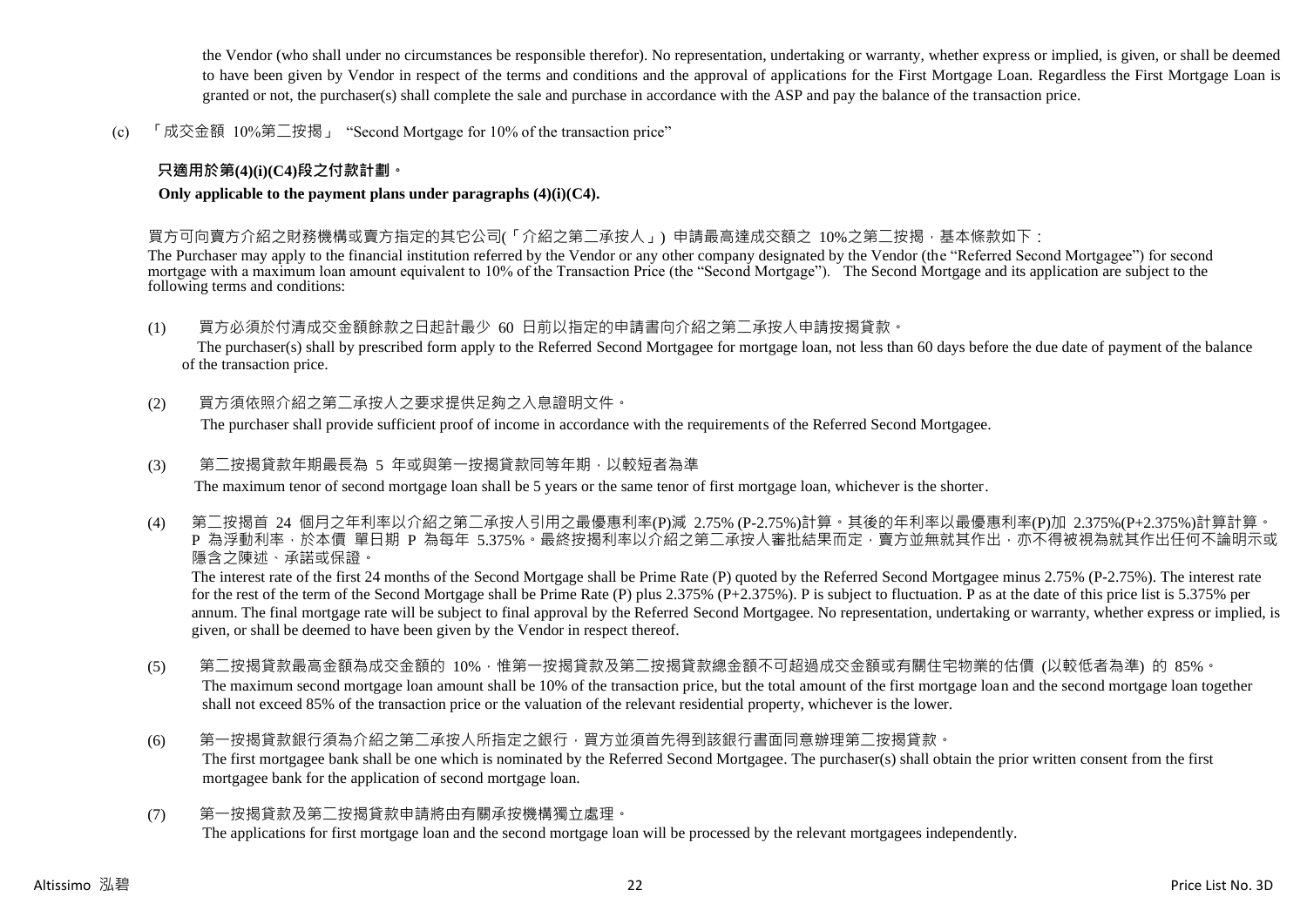(8) 所有第二按揭貸款及其相關擔保之法律文件必須由介紹之第二承按人指定律師行辦理,買方及其擔保人(如有) 須支付所有第二按揭貸款及其擔保相關之律師 費及雜費。

All legal documents of the second mortgage loan and its related guarantee shall be handled by the solicitors designated by the Referred Second Mortgagee and all legal costs and disbursement relating thereto shall be borne by the purchaser(s) and his/her/their guarantor(s) (if any).

(9) 第二按揭貸款批出與否及其條款,介紹之第<sup>一</sup>承按人有最終決定權,其決定與賣方無關,賣方亦無需為此負責。不論貸款獲批與否,買方仍須按正式合約完 成交易及付清 成交金額餘款。

The approval or disapproval of the second mortgage loan and terms thereof are subject to the final decision of the Referred Second Mortgagee. The decision is not related to the vendor and the vendor shall not be responsible therefor. Regardless the loan is granted or not, the purchaser(s) shall complete the sale and purchase in accordance with the ASP and pay the balance of the transaction price.

- (10) 第二按揭貸款受其他條款及細則約束。 The second mortgage loan is subject to other terms and conditions.
- (d) 「成交金額 30%第二按揭」 "Second Mortgage for 30% of the transaction price"

#### **只適用於第(4)(i)(C6)段之付款計劃。**

#### **Only applicable to the payment plans under paragraphs (4)(i)(C6).**

買方可向賣方介紹之財務機構或賣方指定的其它公司(「介紹之第二承按人」) 申請最高達成交額之 30%之第二按揭,基本條款如下:

The Purchaser may apply to the financial institution referred by the Vendor or any other company designated by the Vendor (the "Referred Second Mortgagee") for second mortgage with a maximum loan amount equivalent to 30% of the Transaction Price (the "Second Mortgage"). The Second Mortgage and its application are subject to the following terms and conditions:

- (1) 買方必須於付清成交金額餘款之日起計最少 60 日前以指定的申請書向介紹之第二承按人申請按揭貸款。 The purchaser(s) shall by prescribed form apply to the Referred Second Mortgagee for mortgage loan, not less than 60 days before the due date of payment of the balance of the transaction price.
- (2) 買方須依照介紹之第二承按人之要求提供足夠之入息證明文件。

The purchaser shall provide sufficient proof of income in accordance with the requirements of the Referred Second Mortgagee.

- (3) 第二按揭貸款年期最長為 5 年或與第一按揭貸款同等年期,以較短者為準 The maximum tenor of second mortgage loan shall be 5 years or the same tenor of first mortgage loan, whichever is the shorter.
- (4) 第二按揭首 24 個月之年利率以介紹之第二承按人引用之最優惠利率(P)減 2.75% (P-2.75%)計算。其後的年利率以最優惠利率(P)加2.375%(P+2.375%)計算計算。 P 為浮動利率,於本價單日期 P 為每年 5.375%。最終按揭利率以介紹之第<sup>一</sup>承按人審批結果而定,賣方並無就其作出,亦不得被視為就其作出任何不論明示 或隱含之陳述、承諾或保證。

The interest rate of the first 24 months of the Second Mortgage shall be Prime Rate (P) quoted by the Referred Second Mortgagee minus 2.75% (P-2.75%). The interest rate for the rest of the term of the Second Mortgage shall be Prime Rate (P) plus 2.375% (P+2.375%). P is subject to fluctuation. P as at the date of this price list is 5.375% per annum. The final mortgage rate will be subject to final approval by the Referred Second Mortgagee. No representation, undertaking or warranty, whether express or implied, is given, or shall be deemed to have been given by the Vendor in respect thereof.

(5) 第二按揭貸款最高金額為成交金額的 30%,惟第一按揭貸款及第二按揭貸款總金額不可超過成交金額或有關住宅物業的估價 (以較低者為準) 的 80%。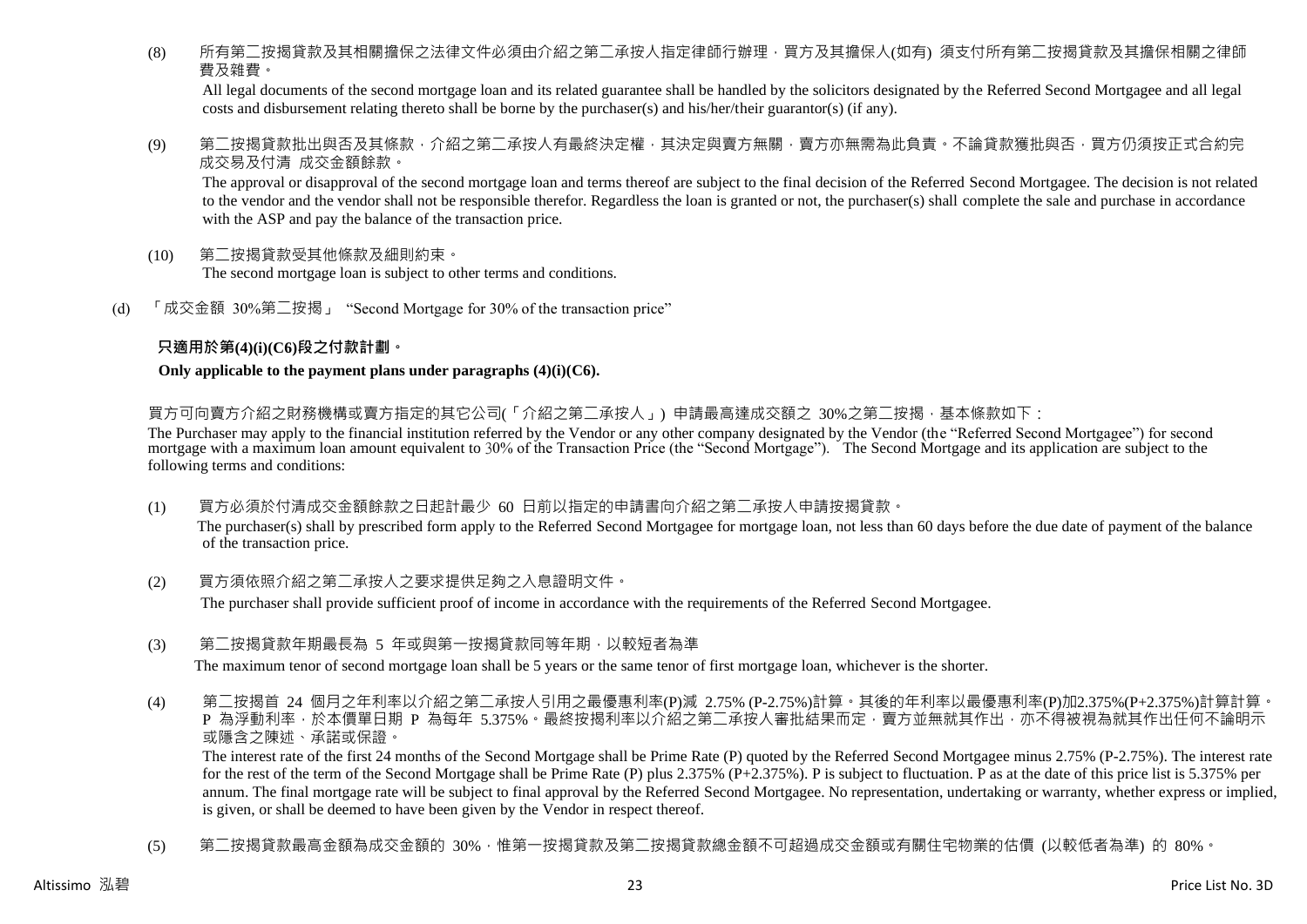The maximum second mortgage loan amount shall be 30% of the transaction price, but the total amount of the first mortgage loan and the second mortgage loan together shall not exceed 80% of the transaction price or the valuation of the relevant residential property, whichever is the lower.

#### (6) 第一按揭貸款銀行須為介紹之第二承按人所指定之銀行,買方並須首先得到該銀行書面同意辦理第二按揭貸款。

The first mortgagee bank shall be one which is nominated by the Referred Second Mortgagee. The purchaser(s) shall obtain the prior written consent from the first mortgagee bank for the application of second mortgage loan.

#### (7) 第一按揭貸款及第二按揭貸款申請將由有關承按機構獨立處理。

The applications for first mortgage loan and the second mortgage loan will be processed by the relevant mortgagees independently.

#### (8) 所有第二按揭貸款及其相關擔保之法律文件必須由介紹之第二承按人指定律師行辦理,買方及其擔保人(如有)須支付所有第二按揭貸款及其擔保相關之律師費及 雜費。

All legal documents of the second mortgage loan and its related guarantee shall be handled by the solicitors designated by the Referred Second Mortgagee and all legal costs and disbursement relating thereto shall be borne by the purchaser(s) and his/her/their guarantor(s) (if any).

(9) 第二按揭貸款批出與否及其條款,介紹之第二承按人有最終決定權,其決定與賣方無關,賣方亦無需為此負責。不論貸款獲批與否,買方仍須按正式合約完 成交易及付清成交金額餘款。

The approval or disapproval of the second mortgage loan and terms thereof are subject to the final decision of the Referred Second Mortgagee. The decision is not related to the vendor and the vendor shall not be responsible therefor. Regardless the loan is granted or not, the purchaser(s) shall complete the sale and purchase in accordance with the ASP and pay the balance of the transaction price.

- (10) 第二按揭貸款受其他條款及細則約束。 The second mortgage loan is subject to other terms and conditions.
- (e) 「首**2**年每年3厘回報補貼優惠 "First Two Year Return Subsidy at 3% p.a. Benefit "

#### (只適用於選擇支付計劃 (4)(i)(C7)的買方)

Only applicable to the payment plans under paragraphs  $(4)(i)(C7)$ .

受限於相關交易文件條款及條件(包括但不限於買方須依照買賣合約訂定的日期付清每一期樓款及售價餘款#,由完成買賣日翌日起計為期2 年,買方每月可獲一筆現 金補貼,每月補貼金額相等於售價乘以3%除以12。於上述補貼期間,現金補貼將於每月的第一個工作天存入買方於香港持牌銀行開立之戶口 (或以其他由賣方決定的 方式支付)。

Subject to the terms and conditions of the relevant transaction documents (including without limitation that the Purchaser shall settle each part payment and the balance of the Purchase Price# according to the respective dates stipulated in the agreement for sale and purchase), monthly subsidy will be given to the Purchaser for a two-year period from the date immediately after the Completion Date. The amount of the monthly subsidy is equivalent to the Purchase Price times 3% divide by 12 months. The monthly subsidy will be deposited directly into the purchaser's bank account maintained with a licenced bank in Hong Kong (or in any other manner as the Vendor may decide) on the 1st working day of each calendar month during the aforesaid subsidy period.

#### **#** 以賣方代表律師實際收到款項日期計算

# the actual date of payment(s) received by the Vendor's solicitors shall be considered as the date of settlement of payment by the Purchaser.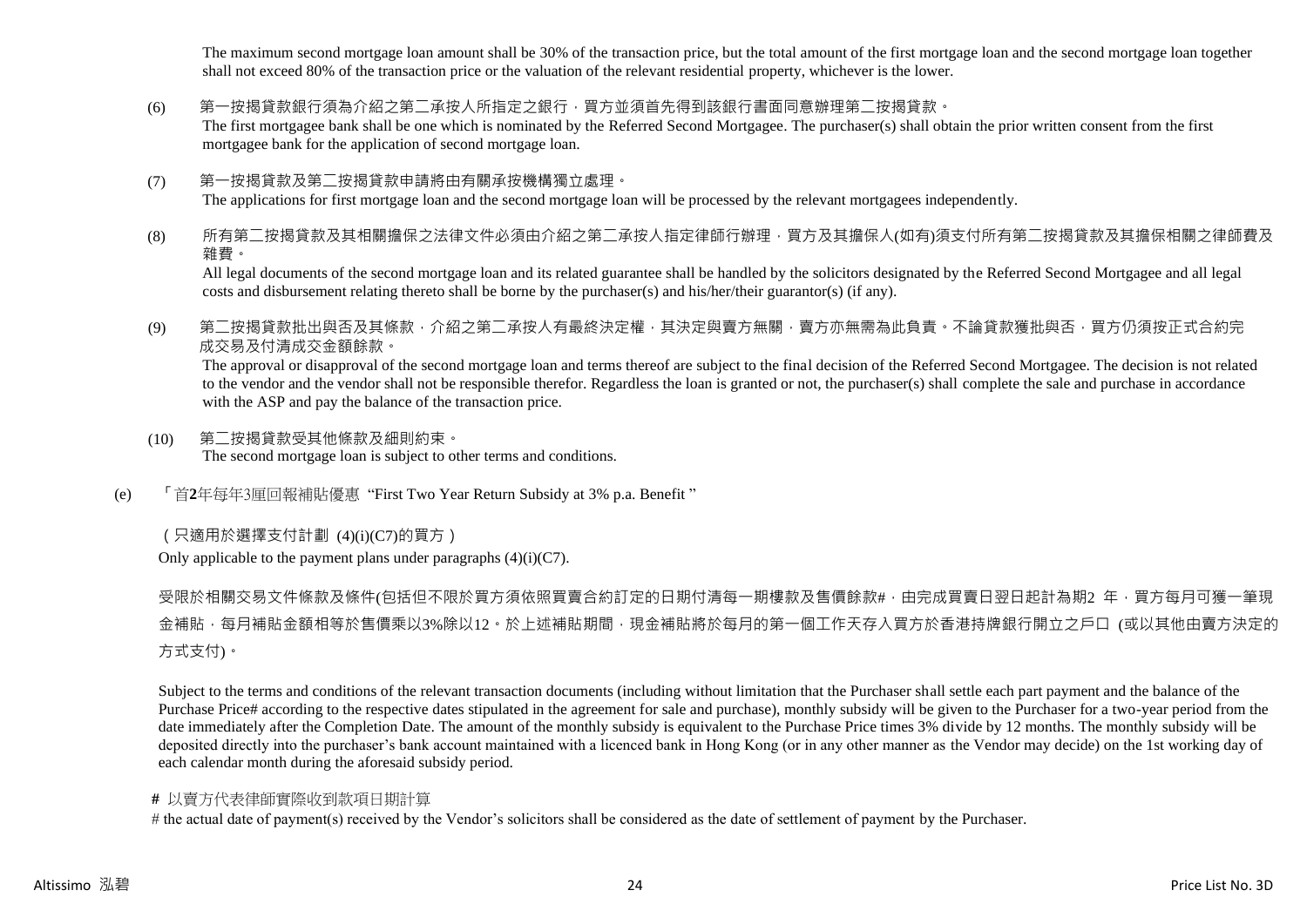(f) 「首**3**年每年2厘回報補貼優惠 "First Three Year Return Subsidy at 2% p.a. Benefit " (只適用於選擇支付計劃 (4)(i)(C8)的買方) Only applicable to the payment plans under paragraphs  $(4)(i)(C8)$ .

# 受限於相關交易文件條款及條件(包括但不限於買方須依照買賣合約訂定的日期付清每一期樓款及售價餘款#,由完成買賣日翌日起計為期3 年,買方每月可獲一筆現 金補貼,每月補貼金額相等於售價乘以2%除以12。於上述補貼期間,現金補貼將於每月的第一個工作天存入買方於香港持牌銀行開立之戶口 (或以其他由賣方決定的 方式支付)。

Subject to the terms and conditions of the relevant transaction documents (including without limitation that the Purchaser shall settle each part payment and the balance of the Purchase Price# according to the respective dates stipulated in the agreement for sale and purchase), monthly subsidy will be given to the Purchaser for a three-year period from the date immediately after the Completion Date. The amount of the monthly subsidy is equivalent to the Purchase Price times 2% divide by 12 months. The monthly subsidy will be deposited directly into the purchaser's bank account maintained with a licenced bank in Hong Kong (or in any other manner as the Vendor may decide) on the 1st working day of each calendar month during the aforesaid subsidy period.

#### **#** 以賣方代表律師實際收到款項日期計算

# the actual date of payment(s) received by the Vendor's solicitors shall be considered as the date of settlement of payment by the Purchaser.

#### (g) 提前收樓裝修優惠 Early Occupation for Fitting-out Benefit

# 買方可選擇獲取提前收樓裝修優惠(「該優惠」)。買方如決定選擇獲取該優惠,在付清全部成交金額的前提下,可於2020年8月1日或之後向賣方提出書面申請該優 惠。在賣方批准申請後,買方須簽署有關在所購住宅物業買賣成交前佔用該物業之許可協議(「許可協議」)(格式及內容由賣方訂明,買方不得要求任何修改), 主要條款如下:

The Purchaser may opt for obtaining the Early Occupation for Fitting-out Benefit (the "Benefit"). If the Purchaser decides to opt for obtaining the Benefit, then on the condition that the Purchaser has fully paid all the transaction price, the Purchaser may submit written application to the Vendor for the Benefit on or after 1 August 2020. Once the application is approved by the Vendor, the Purchaser shall execute a Licence Agreement (the "Licence Agreement") for occupation of the residential property purchased before completion of sale and purchase of the same (in such form and substance as the Vendor may prescribe and the Purchaser shall not request any amendment thereto), the principal terms of which are as follows:

#### 1. 許可佔用期由賣方就有關發展項目之佔用許可證已發出且賣方能將該住宅物業交予買方一事向買方發出書面通知的日期後第 60 日開始,至該住宅物業買賣之成交 日期為止;

The licence period shall commence from the 60th day after the date of the Vendor's written notice to the Purchaser that the Occupation Permit in respect of the Development has been issued and that the Vendor is in a position to hand over the residential property to the Purchaser, and until the date of completion of sale and purchase of the residential property;

#### 2. 許可佔用期内,買方只可就該住宅物業進行裝修工程。買方不得遷入居住該住宅物業,亦不得容許或容忍他人遷入居住該住宅物業。

The user of the residential property during the licence period shall be limited to fitting-out works of the residential property only. The Purchaser shall not reside in the residential property nor shall permit or suffer other person(s) to reside therein.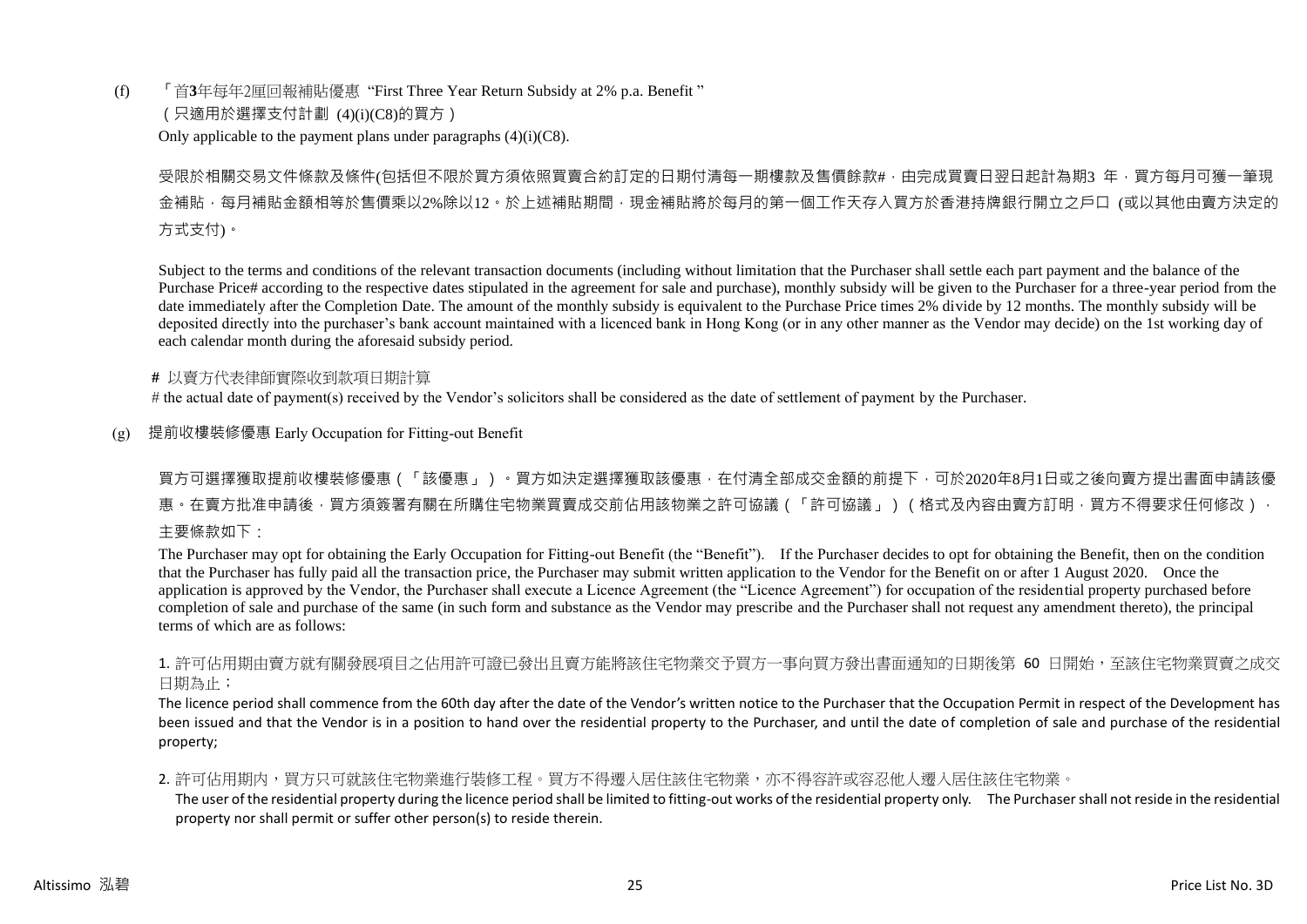3. 許可佔用期之許可費用金額為港幣10元,於簽署許可協議時支付。

The licence fee during the licence period shall be HK\$10.00, payable upon signing of the Licence Agreement.

4. 買方必須負責繳付許可協議之印花稅裁定費及印花稅(如有)、準備和簽署許可協議所需之所有律師費。賣方將負責繳付許可佔用期內該住宅物業之管理費、差餉、 地租、公用事業服務收費、公用事業服務按金及其它開支等(如有)。

The Purchaser shall be responsible to pay for the stamp duty adjudication fee and stamp duty (if any) on the Licence Agreement, the legal costs for the preparation and execution of the Licence Agreement. The Vendor will be responsible to pay for the management fees, government rates and rents, utilities charges, utilities deposits and all other outgoings, etc. (if any) of the residential property during the licence period.

詳情以相關交易文件條款作準。

Subject to the terms and conditions of the relevant transaction documents.

### (iv) **誰人負責支付買賣該發展項目中的指明住宅物業的有關律師費及印花稅**

**Who is liable to pay the solicitors' fees and stamp duty in connection with the sale and purchase of a specified residential property in the Development**

(a) 如買方選用賣方代表律師處理買賣合約、按揭及轉讓契,賣方同意支付買賣合約及轉讓契兩項法律文件之律師費用。如買方選擇另聘代表律師處理買賣合約、按揭及轉 讓契,買方及賣方須各自負責有關買賣合約及轉讓契兩項法律文件之律師費用。

If the purchaser appoints the vendor's solicitors to handle the agreement for sale and purchase, mortgage and assignment, the vendor agrees to bear the legal cost of the agreement for sale and purchase and the assignment. If the purchaser chooses to instruct his own solicitors to handle the agreement for sale and purchase, mortgage or assignment, each of the vendor and purchaser shall pay his own solicitors' legal fees in respect of the agreement for sale and purchase and the assignment.

(b) 買方須支付一概有關臨時買賣合約、買賣合約及轉讓契的印花稅(包括但不限於任何買方提名書或轉售(如有)的印花稅、額外印花稅、買家印花稅及任何與過期繳付任何 印花稅有關的罰款、利息及附加費等)。

All stamp duties on the preliminary agreement for sale and purchase, the agreement for sale and purchase and the assignment (including without limitation any stamp duty on, if any, nomination or sub-sale, any special stamp duty, any buyer's stamp duty and any penalty, interest and surcharge, etc. for late payment of any stamp duty) will be borne by the purchaser.

#### (v) **買方須爲就買賣該發展項目中的指明住宅物業簽立任何文件而支付的費用**

**Any charges that are payable by a purchaser for execution of any document in relation to the sale and purchase of a specified residential property in the Development**

右關其他法律文件之律師費如:附加合約、買方提名書、有關樓宇交易之批地文件、大廈公契及其他樓契之核證費、杳冊費、註冊費、圖則費及其他實際支出等等,均由買 方負責,一切有關按揭及其他費用均由買方負責。

All legal costs and charges in relation to other legal documents such as supplemental agreement, nomination, certifying fee for Government Lease, deed of mutual covenant and all other title documents, search fee, registration fee, plan fee and all other disbursements shall be borne by the purchaser. The purchase) shall also pay and bear the legal costs and disbursements in respect of any mortgage.

備註: 買方如因任何原因需更改支付條款,必須得賣方事先同意,並須向賣方繳付\$7,500 不可退還手續費及自付全部相關額外費用。

Remark: If a Purchaser would like to change the payment terms for whatever reasons, the prior consent of the Vendor must be obtained and a non-refundable administrative fee of \$7,500 shall be payable by the Purchaser to the Vendor and the Purchaser shall bear all related extra expenses.

## (5) **賣方已委任地產代理在發展項目中的指明住宅物業的出售過程中行事:**

#### **The vendor has appointed estate agents to act in the sale of any specified residential property in the Development:**